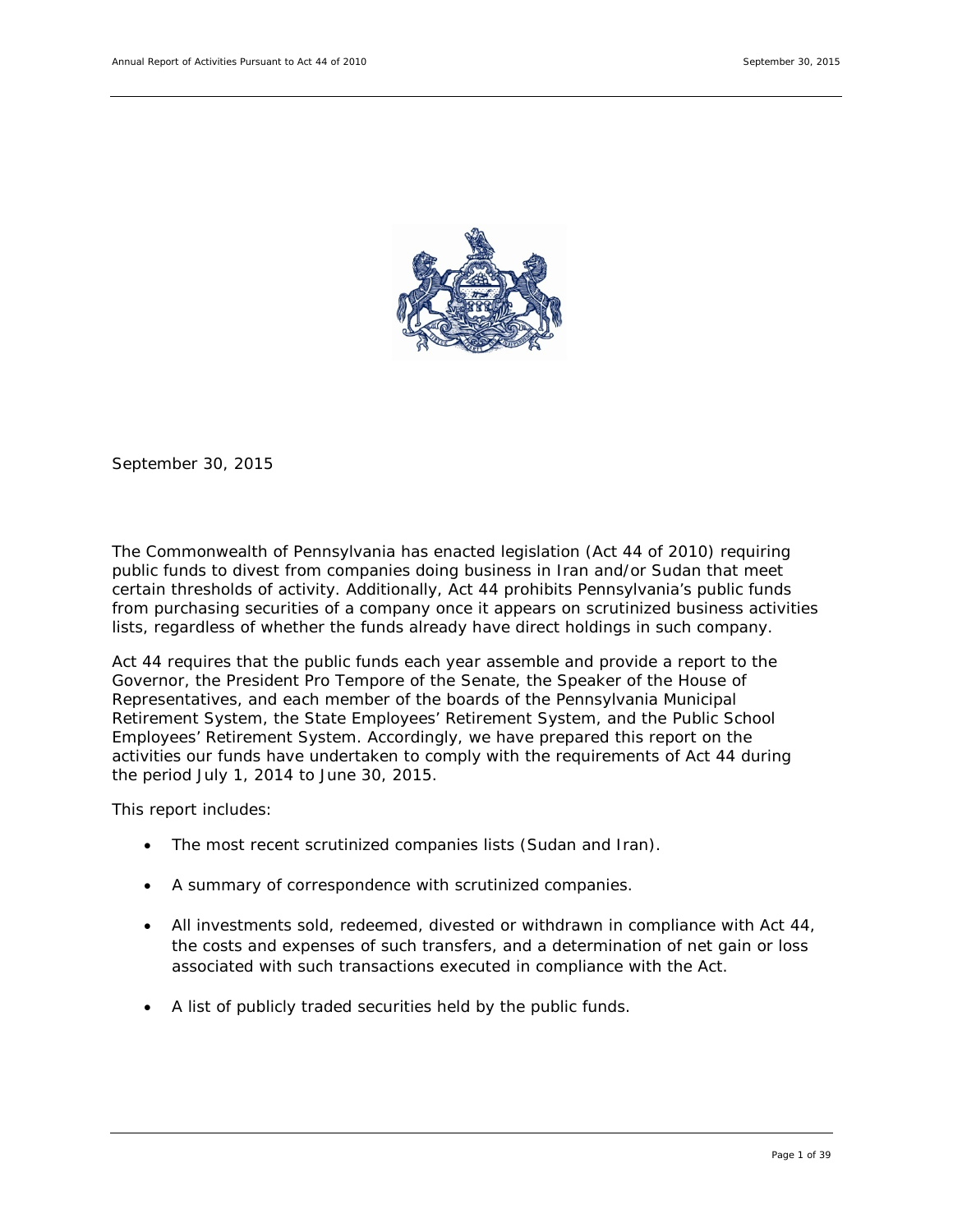A copy of Act 44 of 2010 can be downloaded from Treasury's website at [www.patreasury.gov.](http://www.patreasury.gov/)

Sincerely,

Tinok, Were

Timothy A. Reese Pennsylvania Treasurer

Dail & Dali

David Durbin Executive Director State Employees' Retirement System of Pennsylvania

Gla R Sull

Glen R. Grell Executive Director Public School Employees' Retirement System of Pennsylvania

Aghu h Vdagh

Stephen W. Vaughn **Secretary** Pennsylvania Municipal Retirement System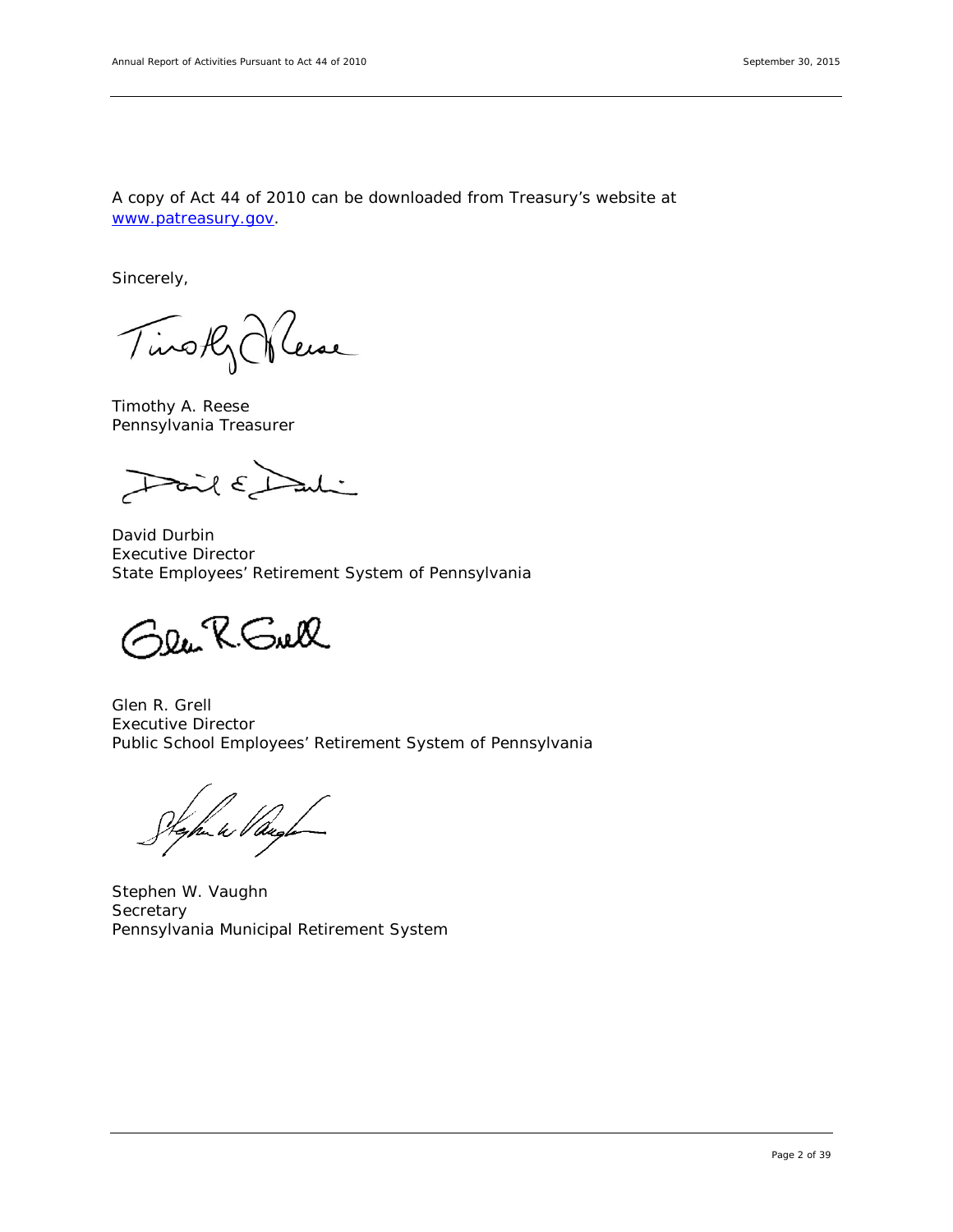#### *Table of Contents*

<span id="page-2-1"></span><span id="page-2-0"></span>

| Table of Contents<br>$\sim$ 3                                                                                    |  |
|------------------------------------------------------------------------------------------------------------------|--|
|                                                                                                                  |  |
| Primary Requirements of Act 44                                                                                   |  |
|                                                                                                                  |  |
|                                                                                                                  |  |
|                                                                                                                  |  |
|                                                                                                                  |  |
|                                                                                                                  |  |
|                                                                                                                  |  |
|                                                                                                                  |  |
|                                                                                                                  |  |
| Table 1a: Most Recent List of Scrutinized Companies Determined as Having Involvement in Sudan__________ 12       |  |
| Table 1b: Most Recent List of Scrutinized Companies Determined as Having Involvement in Iran ___________ 14      |  |
|                                                                                                                  |  |
|                                                                                                                  |  |
|                                                                                                                  |  |
| Table 4: Date of Written Notice Informing the Scrutinized Companies as to Their Status _______________________22 |  |
| Table 5: Correspondence from Companies Determined as Directly Held by One or More of the Four Funds 122          |  |
| Table 6: Correspondence from Companies Determined as Not Directly Held by One or More of the Four Funds 23       |  |
|                                                                                                                  |  |
|                                                                                                                  |  |
|                                                                                                                  |  |
|                                                                                                                  |  |
| Table 8: Investment Sales of Scrutinized Companies for the Period Ending June 30, 2015_______________________27  |  |
|                                                                                                                  |  |
| Table 9: Costs and Losses (Gains) of Investments for the Period Ending June 30, 2015 by Category of Expense      |  |
| Table 10: Cost and Losses (Gains) of Investments for the Period Ending June 30, 2015 by Fund______________ 29    |  |
|                                                                                                                  |  |
| Appendix A: Letter Sent to U.S. Attorney General Eric Holder and Acknowledgement___________________________31    |  |
|                                                                                                                  |  |
|                                                                                                                  |  |
|                                                                                                                  |  |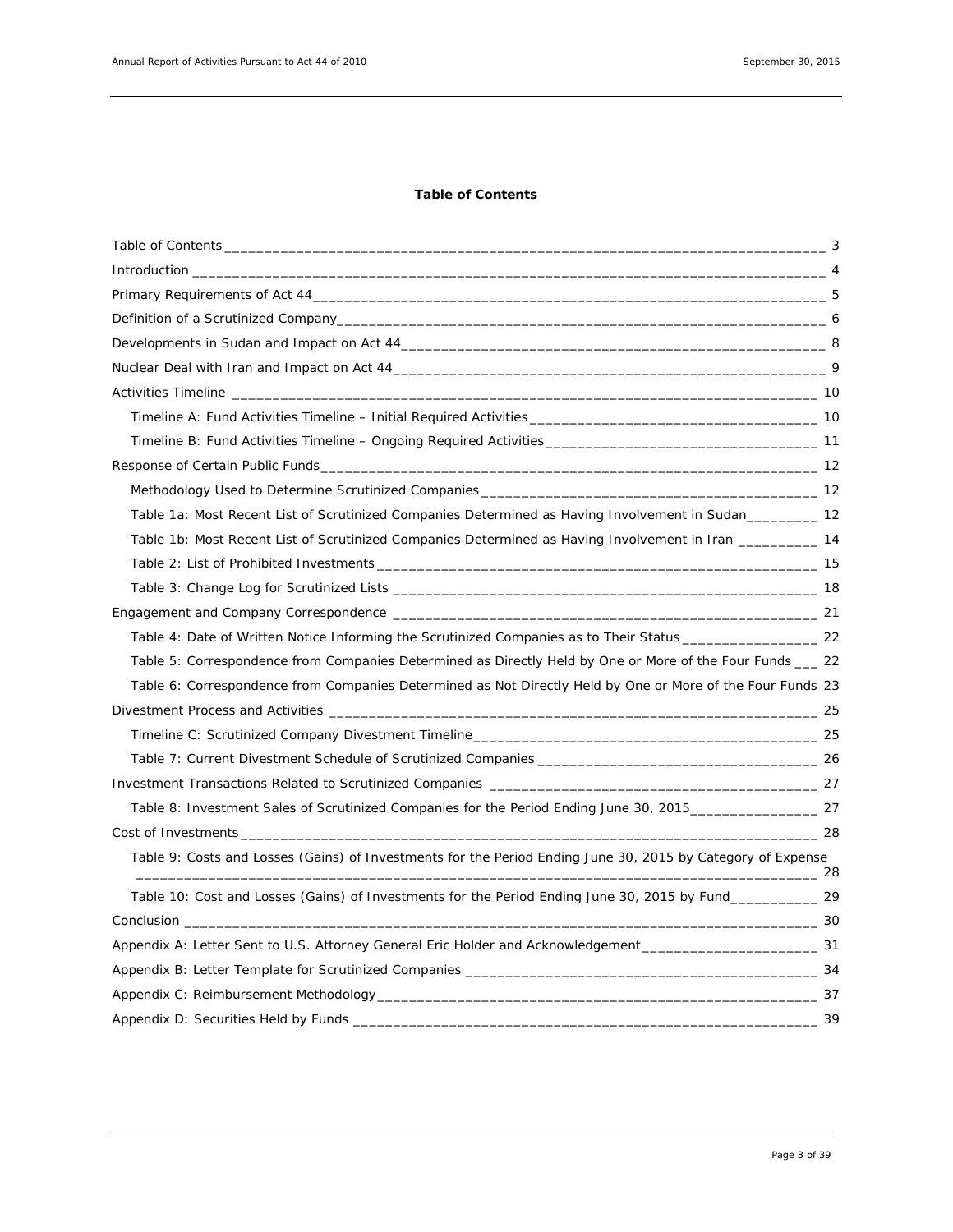## <span id="page-3-0"></span>**Introduction**

On July 2, 2010, Governor Ed Rendell signed Act 44 of 2010 (hereafter "the Act" or "Act 44"). Act 44 requires that Pennsylvania's public funds compile and publish lists of "scrutinized companies." These lists comprise companies identified as having prohibited business operations in Iran or Sudan (as defined by Act 44). Furthermore, the Act prohibits Pennsylvania public funds from acquiring the securities of scrutinized companies in the future and requires them to divest the securities of scrutinized companies that fail to take action required by the Act with respect to their scrutinized activities within a specified period of time.

Because they face the same responsibilities, the Pennsylvania Treasury Department, the State Employees' Retirement System, the Public School Employees' Retirement System, and the Pennsylvania Municipal Retirement System ("the Four Funds") have chosen to work together to comply with the Act. The Four Funds are coordinating their activities through the Pennsylvania Treasury Department.

This report is submitted on behalf of the Four Funds and has been prepared pursuant to the reporting requirements found in Act 44.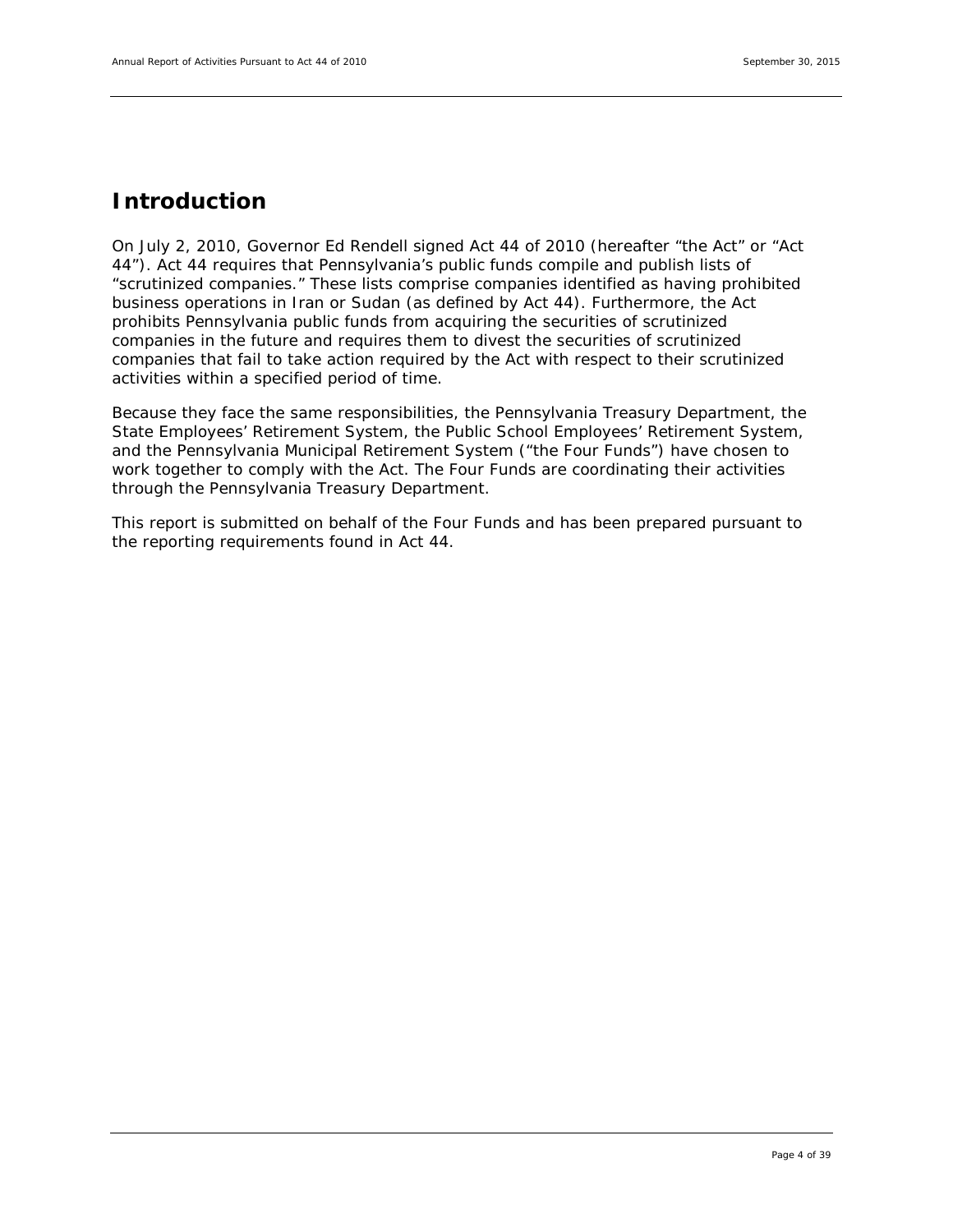## <span id="page-4-0"></span>**Primary Requirements of Act 44**

The Act imposes a number of primary requirements on the Four Funds:

- File a written report with the United States Attorney General detailing the requirements contained in the Act. [\(Appendix A\)](#page-2-1)
- Identify and publicly disclose the lists of all companies with scrutinized activities in Sudan or Iran. [\(Table 1a,](#page-11-2) [Table 1b\)](#page-13-1)
- Notify companies on the scrutinized lists of their status, that they may become subject to divestment by the public funds, and what they can do to avoid divestment. [\(Table 4\)](#page-21-0)
- Provide scrutinized companies with an opportunity to respond and provide additional information regarding their activities. [\(Table 5,](#page-21-2) [Table 6\)](#page-22-0)
- Refrain from new investment in any scrutinized company's securities. [\(Table 2\)](#page-14-1)
- Divest scrutinized companies' securities within 26 months if the companies do not announce, by public notification, significant action to cease scrutinized activities within 180 days of having been notified of their status. [\(Table 7\)](#page-25-0)
- Monitor scrutinized companies that announce substantial action (*i.e.*, cessation of prohibited business operations) in regards to Iran or Sudan to ensure compliance. [\(Table](#page-25-0)  [7\)](#page-25-0)
- Provide an annual report to the Governor; the President Pro Tempore of the Pennsylvania Senate; the Speaker of the Pennsylvania House of Representatives; and each member of the boards of the Pennsylvania Municipal Retirement System, the State Employees' Retirement System and the Public School Employees' Retirement System.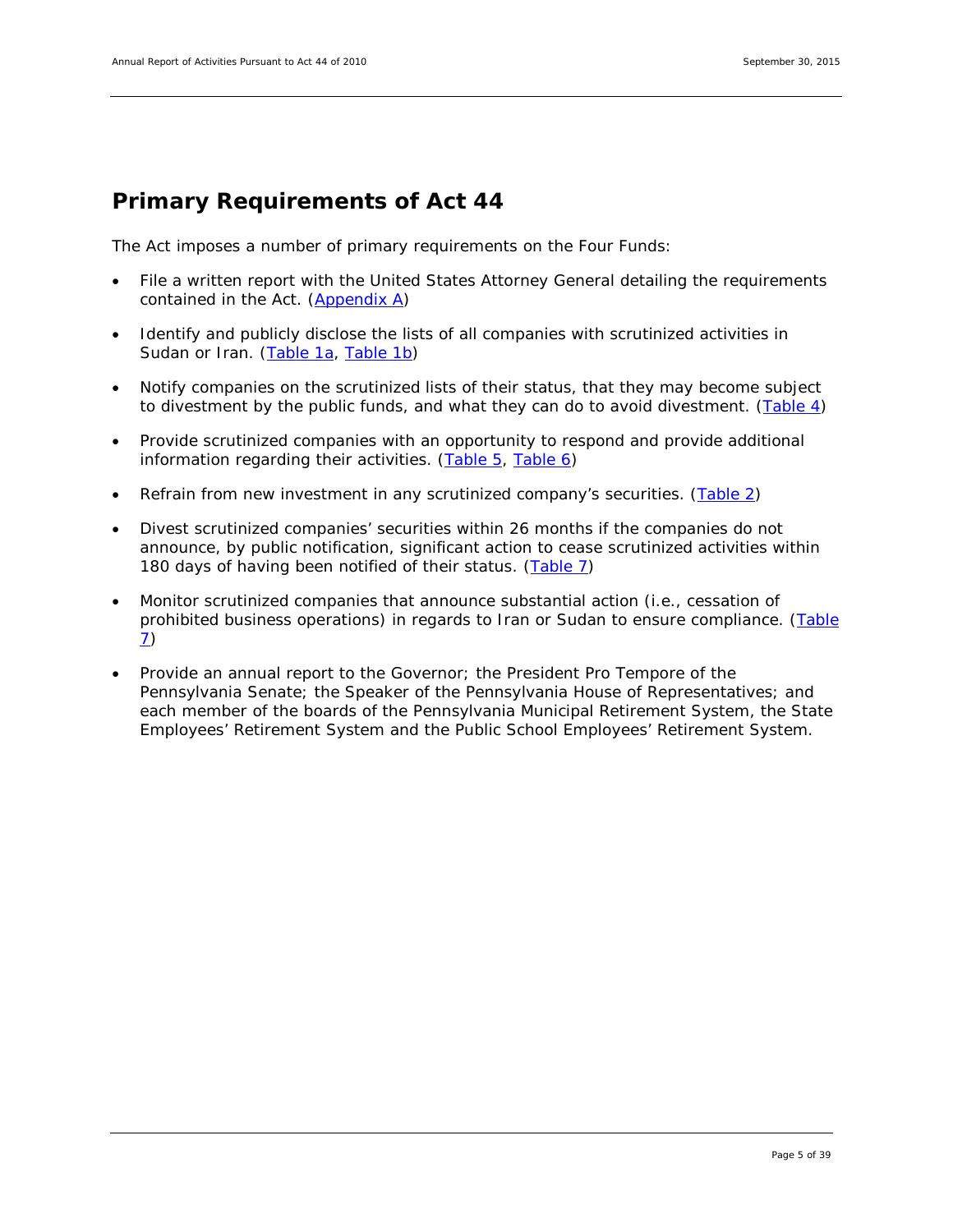# <span id="page-5-0"></span>**Definition of a Scrutinized Company**

Act 44 calls for the development of two lists of companies that meet specified statutory criteria. These companies are designated as "scrutinized companies" and are subject to the requirements detailed in the Act. A company can be designated as a scrutinized company for activities in either Iran or Sudan, or in both.

A scrutinized company is defined in the Act as:

- 1) Any foreign company that has:
	- i. Invested at least \$20,000,000 in oil-related activities in Iran in any 12 month period since August 5, 1996;
	- ii. Supplied military equipment to the government of Iran within the 12 month period prior to the effective date of the Act; or
	- iii. Knowingly and intentionally violated the United States export controls with respect to Iran during the 12-month period prior to the effective date of the Act.
- 2) Any foreign company that meets the criteria set forth either in subparagraph (i) or (ii), below:
	- i. The company has business activities that involve contracts with or provision of supplies or services to the government of Sudan, companies in which the government of Sudan has any direct equity share, government of Sudan-commissioned consortiums or projects, or companies involved in government of Sudan-commissioned consortiums or projects; and
		- a) More than 10% of the company's revenue or assets linked to Sudan involve oil-related activities or mineral extraction activities; less than 75% of the company's revenues or assets linked to Sudan involve contracts with or provision of oil-related or mineral extracting products or services to the regional government of southern Sudan or a project or consortium created exclusively by that regional government; and the company has failed to take substantial action specific to Sudan; or
		- b) More than 10% of the company's revenues or assets linked to Sudan involve power production activities; less than 75% of the company's power production activities include projects whose intent is to provide power or electricity to the marginalized populations of Sudan; and the company has failed to take substantial action specific to Sudan.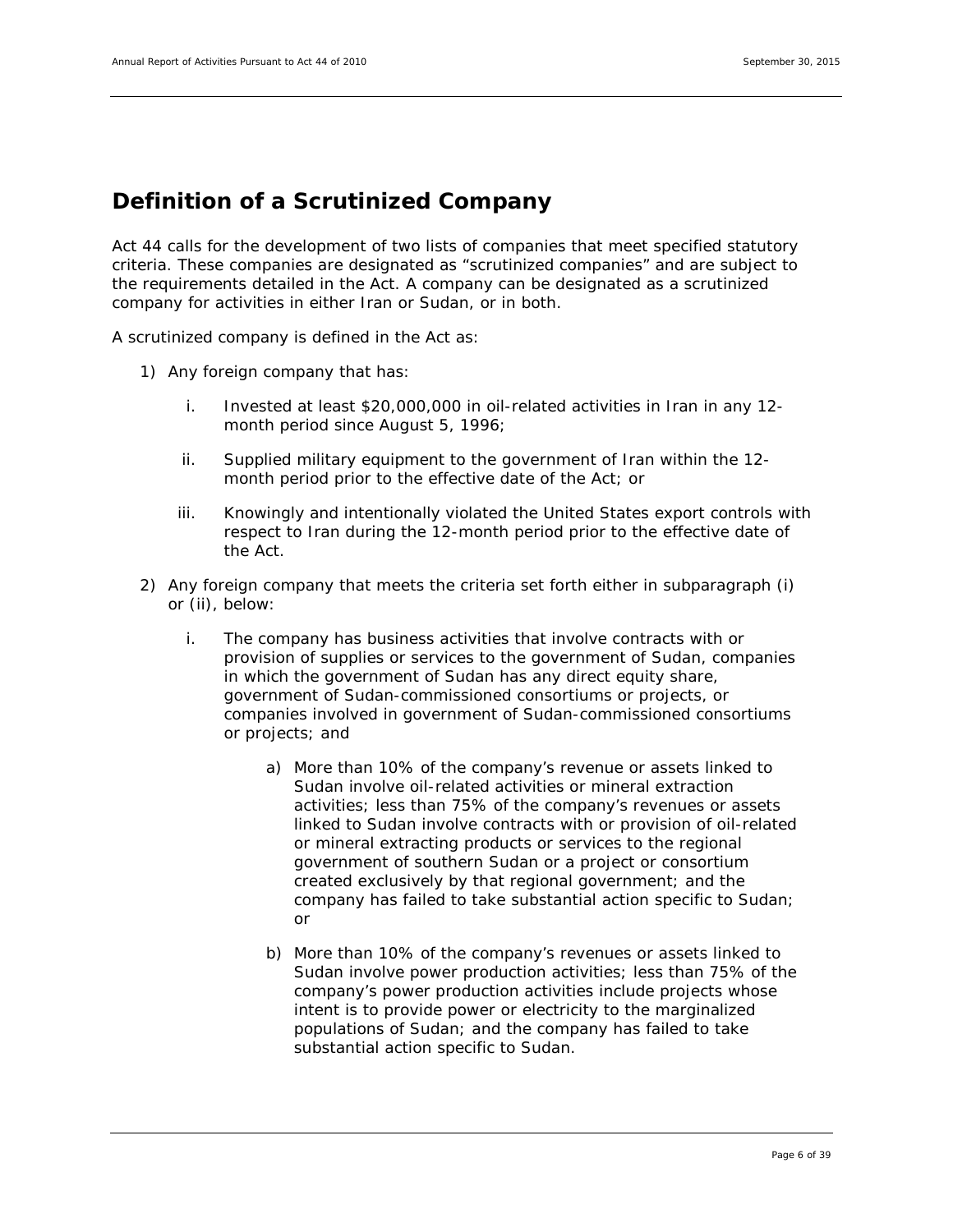ii. The company supplies military equipment within Sudan, unless it clearly shows that the military equipment cannot be used to facilitate offensive military actions in Sudan or the company implements rigorous and verifiable safeguards to prevent use of that equipment by forces actively participating in armed conflict, for example, through post-sale tracking of such equipment by the company, certification from a reputable and objective third party that such equipment is not being used by a party participating in armed conflict in Sudan, or sale of such equipment solely to the regional government of southern Sudan or any internationally recognized peacekeeping force or humanitarian organization.

The term does not include a foreign company that is a social development company, defined by Act 44 as: "A company whose primary purpose in Iran or Sudan is to provide humanitarian goods or services, including medicine or medical equipment; agricultural supplies or infrastructure; educational opportunities; journalism-related activities; information or information materials; spiritual-related activities; services of a purely clerical or reporting nature; food, clothing or general consumer goods."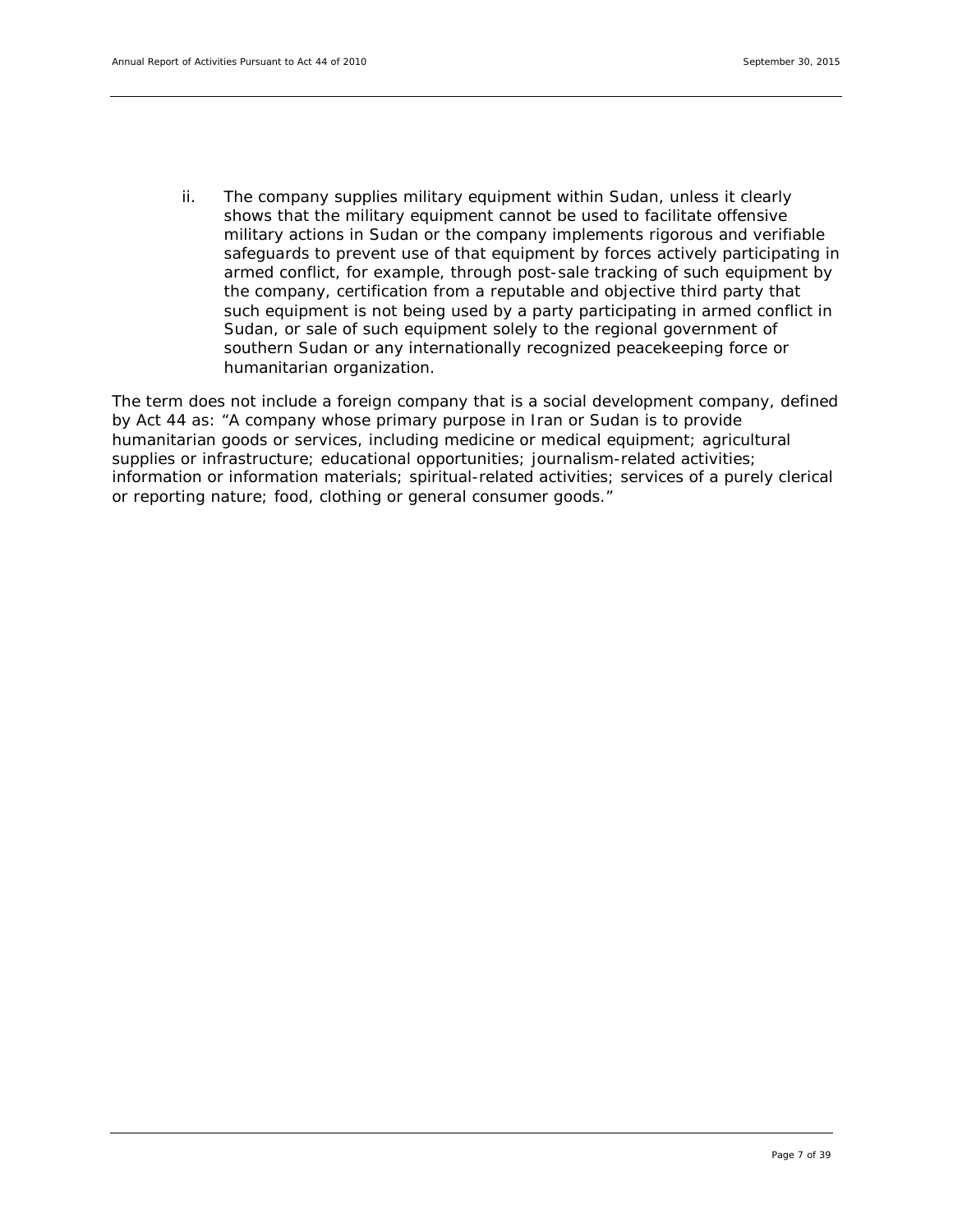## <span id="page-7-0"></span>**Developments in Sudan and Impact on Act 44**

On July 9, 2011, the Republic of South Sudan became an independent and sovereign state, gaining independence from Sudan. The newly formed Republic of South Sudan consists of the regional government excluded from the Act 44 definition of the government of Sudan. The area constituting South Sudan has also been exempt from the trade embargo against Sudan originally declared by the U.S. government in 1997. The trade embargo was imposed due to Sudan's continued support for international terrorism, ongoing efforts to destabilize neighboring governments and multiple human rights violations.

In 2014, the sanctions targeting Sudan were extended. President Obama stated that actions and policies of the Government of Sudan continue to pose an unusual and extraordinary threat to the national security and foreign policy of the United States. In addition, the 2014 [Country Report on Terrorism,](http://www.state.gov/documents/organization/239631.pdf) released by the US Department of State to Congress in June 2015, reiterated Sudan's designation as a State Sponsor of Terrorism.

During the year, the United States State Department issued statements declaring that it remains gravely concerned about continued fighting in Sudan's Darfur region, Southern Kordofan and Blue Nile states. Furthermore, it stated that actions by the Sudanese government and armed opposition groups have displaced countless civilians and exacerbated an already severe humanitarian crisis.

Act 44 has a sunset clause that states:

A public fund shall have no obligations under this act with respect to a company engaged in business activities in Sudan upon the occurrence of any of the following:

(1) The President or Congress of the United States declares Darfur genocide has been halted for at least 12 months.

(2) Sudan does not appear on the list of State Sponsors of Terrorism.

(3) The President or Congress of the United States declares that the government of Sudan has honored its commitments to cease attacks on civilians, demobilize and demilitarize the Janjaweed and associated militias, grant free and unfettered access for deliveries of humanitarian assistance and allow for the safe and voluntary return of refugees and internally displaced persons under the Sudan Accountability and Divestment Act of 2007 (P.L. 110-174, 121 Stat. 2516).

(4) The President or Congress of the United States, through legislation or executive order, declares that mandatory divestment of the type provided for in this act interferes with the conduct of U.S. foreign policy.

None of the pre-conditions for ceasing public fund obligations regarding company activities in Sudan has occurred as of the time of this report.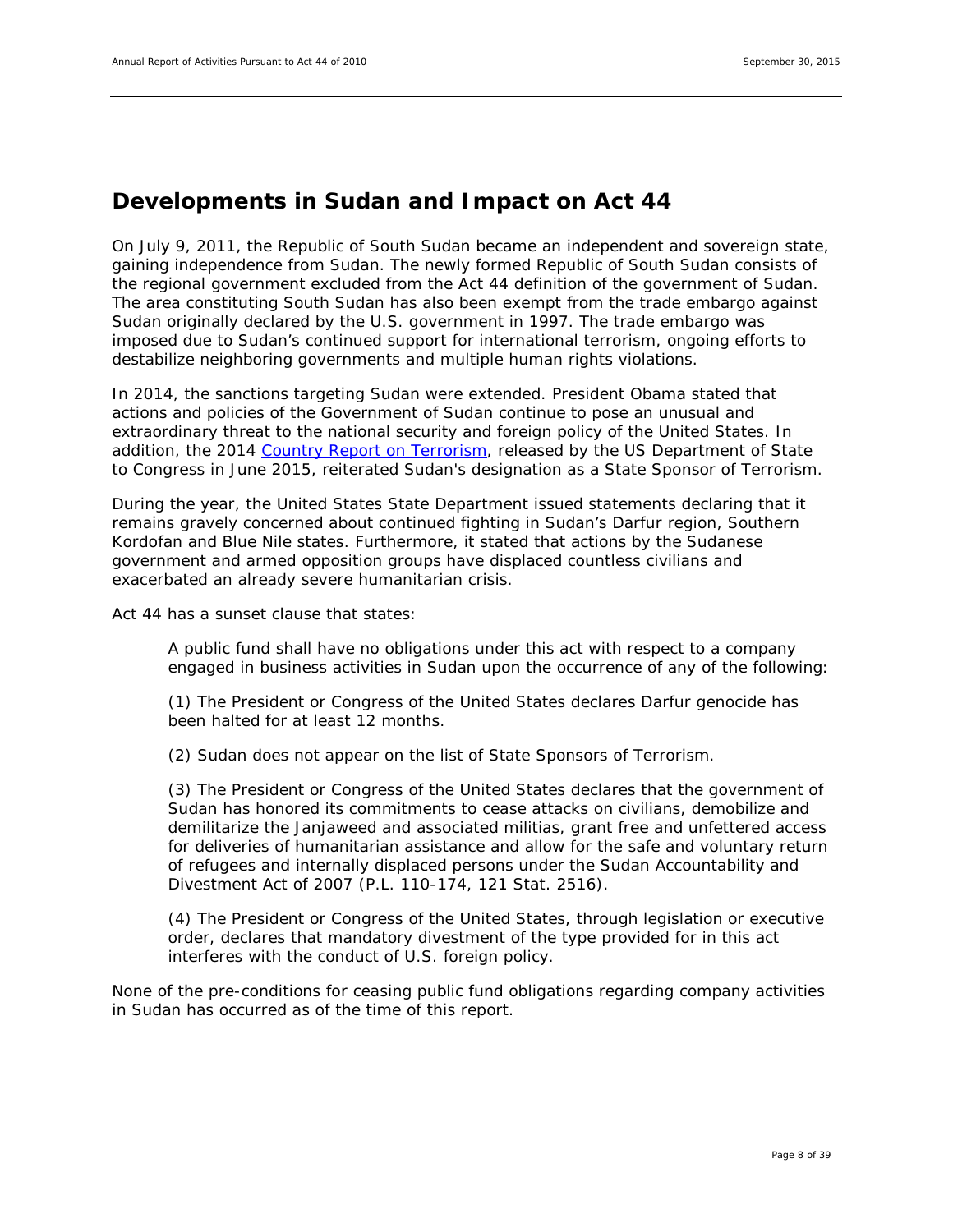## <span id="page-8-0"></span>**Nuclear Deal with Iran and Impact on Act 44**

On July 14, 2015, the P5+1, a group of six world powers comprising the United States, the United Kingdom, France, China, Russia, and Germany, announced a Joint Comprehensive Plan of Action (JCPOA or the Deal) according to which key sanctions targeting Iran will be lifted provided that the International Atomic Energy Agency (IAEA) can verify that Iran fulfills its commitments related to its nuclear program. The Deal is only the beginning of the process to lift sanctions against Iran. Following the announcement of the JCPOA, the U.S. Treasury's Office of Foreign Assets Control (OFAC) affirmed that sanctions relief will be provided.

The sanctions relief will be granted once the IAEA verifies that Iran has implemented key measures and an "Implementation Day" is announced, as is agreed in the JCPOA. Once "Implementation Day" occurs, the United States can cease to enforce sanctions related to the financial and energy industry, remove individuals/entities on the Sanctions Designated Nationals (SDN) list, and terminate Executive Orders related to Iran.

The impact of the Deal on the Four Funds is linked to Act 44's sunset clause, which states the following:

A public fund shall have no obligations under this act with respect to a company engaged in business activities in Iran upon the occurrence of any of the following:

(1) Iran does not appear on the List of State Sponsors of Terrorism;

(2) The President or Congress of the United States, through legislation or executive order, declares that mandatory divestment of the type provided for in this act interferes with the conduct of United States foreign policy.

Regarding the first condition in the sunset clause, the Deal does not end – nor does it include a commitment to end – Iran's designation as a state sponsor of terrorism in place since 1984.

Regarding the second condition in the sunset clause, the United States committed under the Deal to actively encourage officials at the state and local level to take into account changes in United States policy reflected in the lifting of sanctions under the JCPOA and to refrain from actions inconsistent with the change in policy.\* Furthermore, the United States committed to take appropriate steps when a law at the state level is preventing the implementation of the Deal. It is therefore expected that the United States will take steps to achieve such implementation and that the second aforementioned condition will be met. Once this occurs, the Four Fund's obligations under Act 44 could cease.

<sup>\*</sup> See: Joint Comprehensive Plan of Action, Vienna, 14 July 2015, paragraph 25.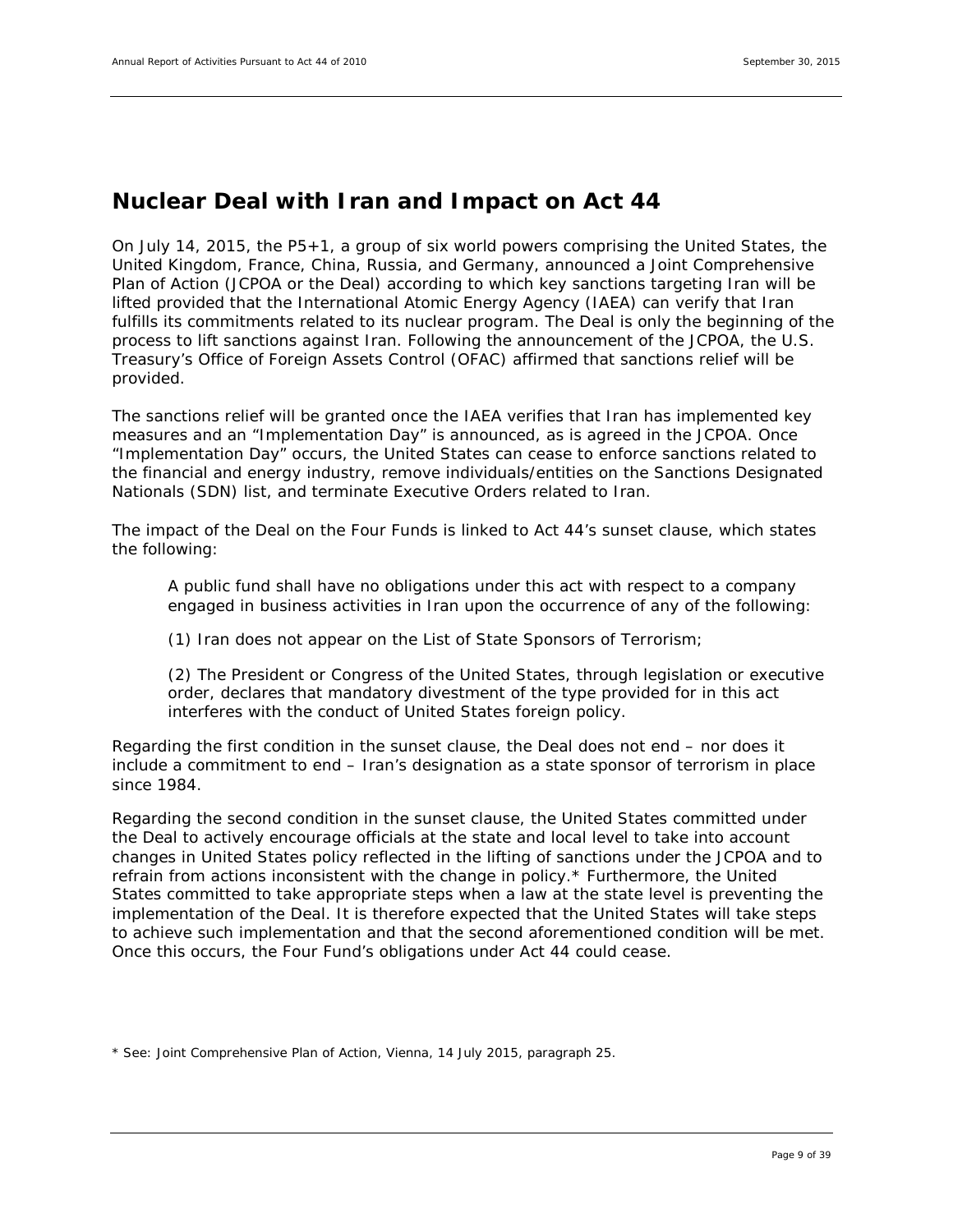# <span id="page-9-0"></span>**Activities Timeline**

Act 44 stipulates a set of activities to be conducted by the Four Funds as well as time frames for the execution of the activities. Timeline A provides deadlines for past activities and the dates on which they were completed by the Four Funds. Timeline B provides deadlines for ongoing activities and the dates on which they were most recently completed by the Four Funds.

### <span id="page-9-1"></span>**Timeline A: Fund Activities Timeline – Initial Required Activities**

| <b>REQUIRED ACTIONS</b>                                                                                                                                                                                                                                                                                                                                                                                                                                                                                                                                    | <b>DUE DATE</b>                            | <b>ACTION</b><br>TAKEN |
|------------------------------------------------------------------------------------------------------------------------------------------------------------------------------------------------------------------------------------------------------------------------------------------------------------------------------------------------------------------------------------------------------------------------------------------------------------------------------------------------------------------------------------------------------------|--------------------------------------------|------------------------|
| Within 30 days of the passage of the Act, administrators of the public<br>fund shall file a written report to the United States Attorney General<br>detailing the requirements contained in the Act.                                                                                                                                                                                                                                                                                                                                                       | 08/01/2010                                 | 07/28/2010             |
| Within 90 days after the effective date of the Act, a public fund shall<br>make its best effort to identify all scrutinized companies in which the<br>public fund has direct holdings.                                                                                                                                                                                                                                                                                                                                                                     | 09/30/2010                                 | 07/07/2010             |
| By the first meeting of a public fund following the 09/30/2010 imposed<br>deadline, the public fund shall assemble all scrutinized companies that<br>fit the criteria of the definition of "scrutinized company" into a<br>Scrutinized Companies with Activities in Iran and/or Sudan List(s).                                                                                                                                                                                                                                                             | Various<br>dates<br>depending<br>upon fund | 10/27/2010             |
| Within 120 days after the effective date of the Act, a public fund will<br>send a written notice to identified companies. This notification will<br>contain an explanation as to the reason of the company's inclusion on<br>the scrutinized companies list as well as the potential for any related<br>securities held by the public fund to be divested. It will also include a<br>notice informing the company of the opportunity to clarify its<br>scrutinized business activities and encouraging the company to cease<br>its scrutinized activities. | 10/30/2010                                 | 10/29/2010             |
| Within one year of the creation of its scrutinized lists, a public fund will<br>provide a report to the Governor; the President Pro Tempore of the<br>Pennsylvania Senate; the Speaker of the Pennsylvania House of<br>Representatives; and each member of the boards of the Pennsylvania<br>Municipal Retirement System, the State Employees' Retirement<br>System and the Public School Employees' Retirement System.                                                                                                                                    | 10/27/2011                                 | 09/30/2011             |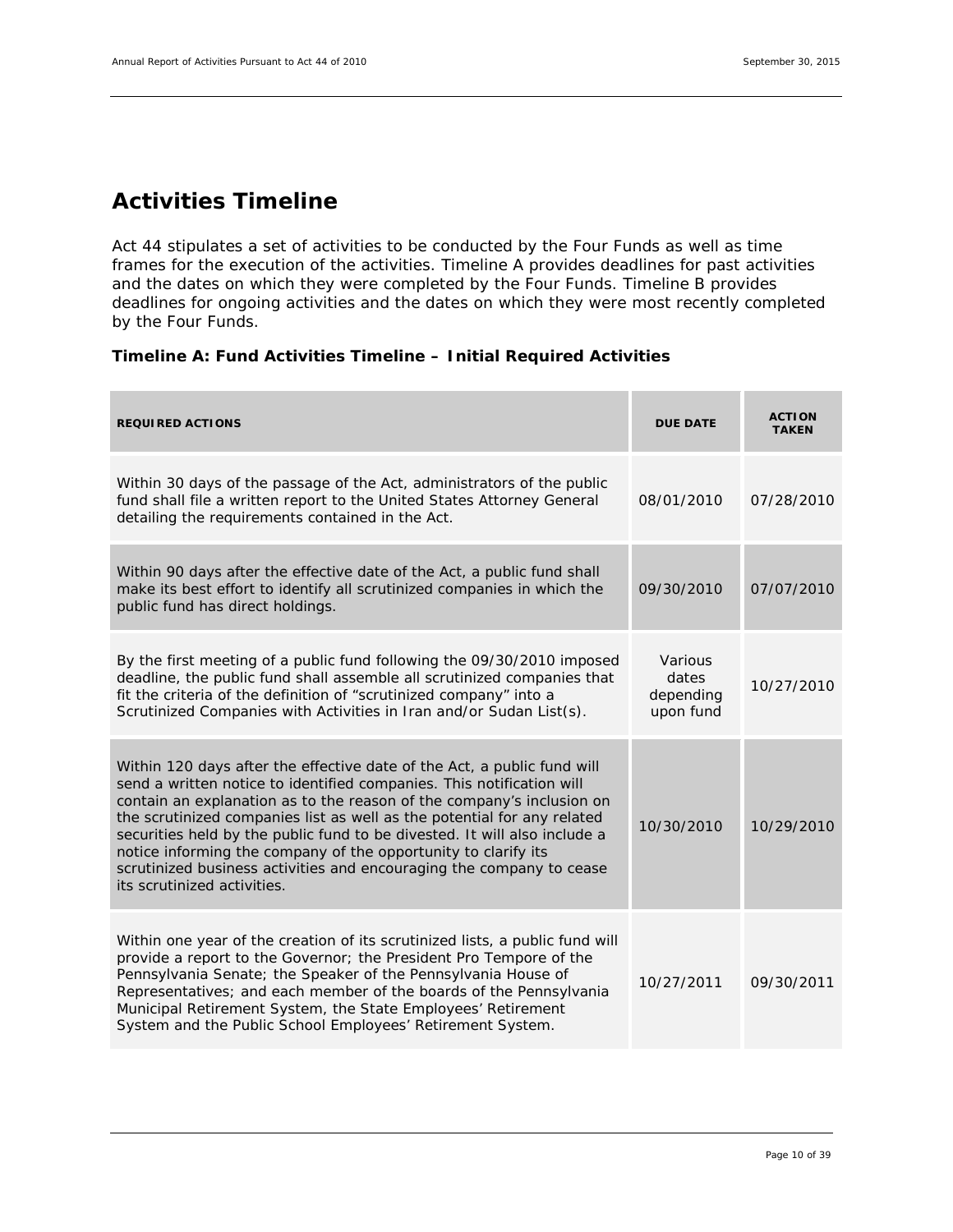### <span id="page-10-0"></span>**Timeline B: Fund Activities Timeline – Ongoing Required Activities**

| <b>REQUIRED ACTIONS</b>                                                                                                                                                                                                                                 | <b>DUE DATE</b> | <b>ACTION</b><br><b>TAKEN</b> |
|---------------------------------------------------------------------------------------------------------------------------------------------------------------------------------------------------------------------------------------------------------|-----------------|-------------------------------|
| A public fund shall annually update, based on evolving information<br>under reporting requirements, and make publically available its<br>Scrutinized Companies with Activities in Iran List and Scrutinized<br>Companies with Activities in Sudan List. | 10/27/2015      | 09/30/2015                    |
| A public fund shall provide a copy of the lists of scrutinized companies,<br>including updates, to all other public funds.                                                                                                                              | 10/27/2015      | 09/30/2015                    |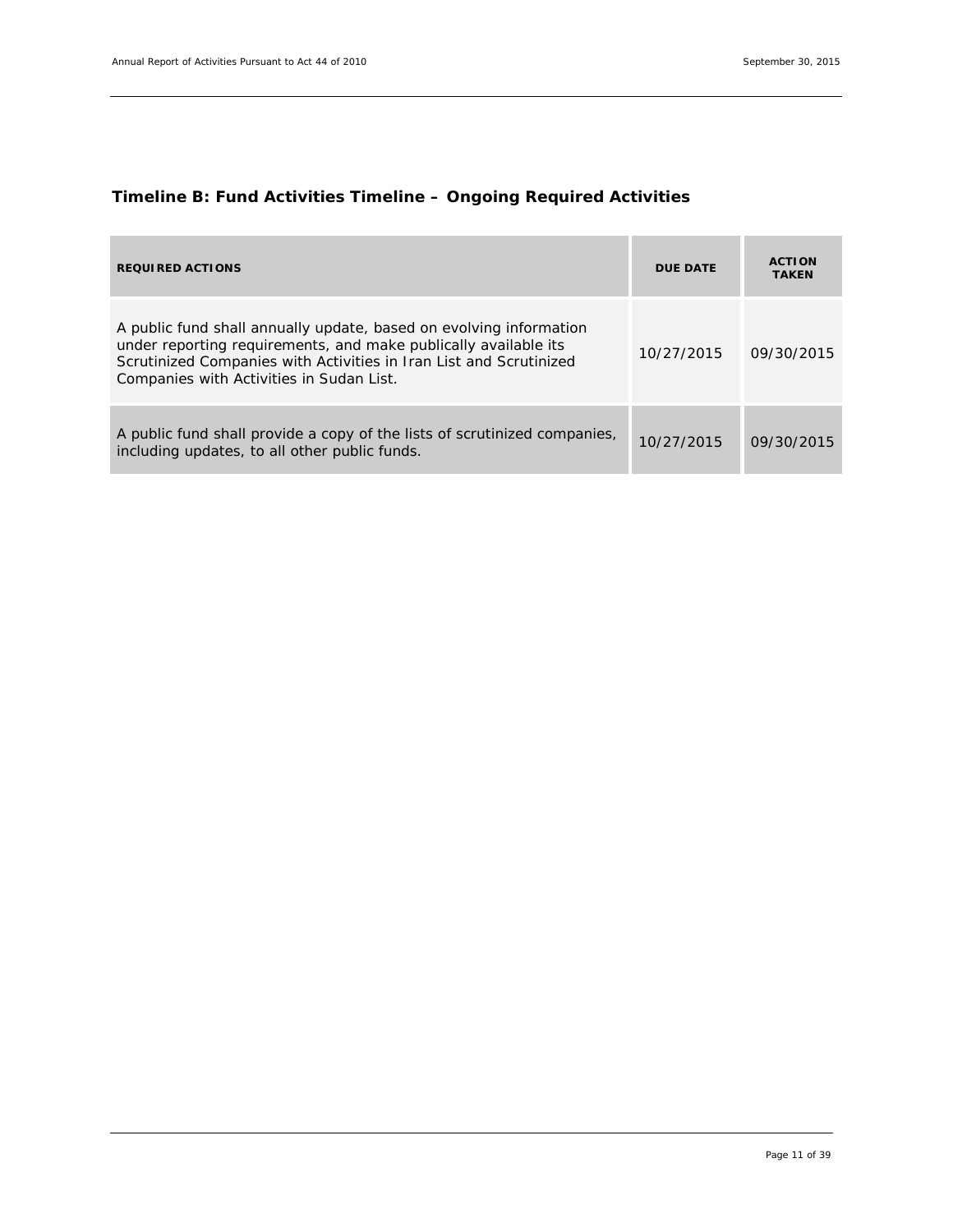## <span id="page-11-0"></span>**Response of Certain Public Funds**

In response to the Act, the Four Funds agreed to coordinate their activities through the Pennsylvania Treasury Department. Among other things, the Four Funds agreed to collaboratively engage an independent, third party research firm to provide consulting services to assist in carrying out various activities required by the Act.

#### <span id="page-11-1"></span>**Methodology Used to Determine Scrutinized Companies**

IW Financial was selected through a competitive bidding process in 2010 to serve as the first consultant to the Four Funds. In collaboration with the Four Funds, IW Financial developed a methodology for creating two lists of scrutinized companies (Iran and Sudan lists). Thereafter, IW Financial applied the criteria from Act 44 to perform a review of companies with potential ties to Sudan and/or Iran, provided lists of scrutinized companies to the Four Funds and assisted in the screening of direct holdings of the Four Funds against those lists, and supported engagement activities by the Four Funds with companies on one or both of the lists.

Additional details regarding the nature of IW Financial's support for the Four Funds' activities pursuant to Act 44 are provided in Annual Divestment reports for earlier years since the enactment of the Act.

In March 2014, Treasury issued an Invitation for Bid (IFB) to identify a qualified vendor to continue to provide lists of scrutinized companies, associated reporting services, and other support to the Four Funds after expiration on June 30, 2014 of Treasury's contract with IW Financial. Sustainalytics submitted the lowest acceptable bid and entered into a contract with Treasury to provide the requested services to the Four Funds upon the expiration of the IW Financial contract. Sustainalytics transmitted its first lists of scrutinized companies to Treasury on July 15, 2014. At Treasury's request, Sustainalytics revised the lists to exclude seven companies without a clear indication of recent involvement in Iran and/or Sudan in order to allow Treasury an opportunity to confirm the status of each company's current involvement. The revised lists were used as the basis to determine holdings in scrutinized companies as of June 30, 2014. Treasury received responses from four of the seven companies clarifying that their involvement in Iran or Sudan identified by Sustainalytics has concluded. These companies were therefore not included in the lists of scrutinized companies during the reporting period.

In December 2014, the Four Funds determined that Act 44 prohibitions should not apply to companies purchasing Iranian crude oil in order to provide products to countries granted sanctions relief by U.S. Department of State. This determination removed several companies from the January 2015 lists of scrutinized companies, as described on Table 3.

Sustainalytics continues to provide the Four Funds services to determine and analyze scrutinized involvement of companies in Iran and/or Sudan.

### <span id="page-11-2"></span>**Table 1a: Most Recent List of Scrutinized Companies Determined as Having Involvement in Sudan**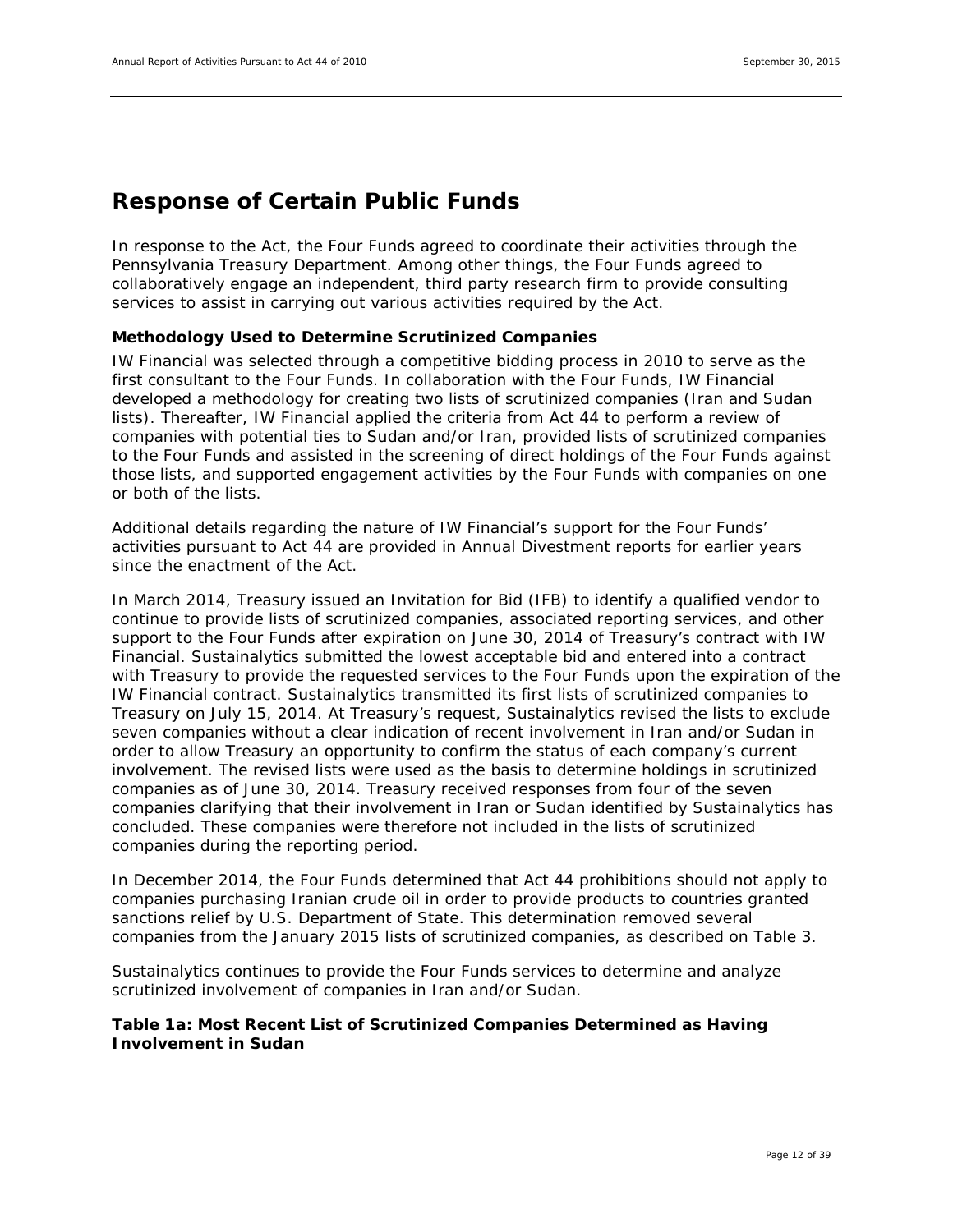The table below shows the list of scrutinized companies as of July 2015 and the reason(s) for their inclusion on the list, regardless of when they were added.

| <b>COMPANY NAME</b>                               | <b>REASON FOR INCLUSION ON SUDAN SCRUTINIZED LIST</b> |
|---------------------------------------------------|-------------------------------------------------------|
| Arabian Pipes Company                             | Government; Oil/Mineral Extraction Activities         |
| ASEC Company for Mining ASCOM, S.A.E              | Government; Oil/Mineral Extraction Activities         |
| AviChina Industry & Technology Company<br>Limited | Sale of Military Equipment                            |
| Bharat Heavy Electricals Ltd.                     | Government; Power Production                          |
| China Gezhouba Group Company Limited              | Government: Power Production                          |
| China Petroleum & Chemical Corp.                  | Government; Oil/Mineral Extraction Activities         |
| Dongfeng Motor Group Company Limited              | Government; Sale of Military Equipment                |
| Egypt Kuwait Holding Company (S.A.E.)             | Government; Oil/Mineral Extraction Activities         |
| <b>Elsewedy Electric Co</b>                       | Government; Power Production                          |
| <b>Engineers India Limited</b>                    | Government; Oil/Mineral Extraction Activities         |
| Harbin Electric Company Limited                   | Government; Power Production                          |
| Hifab Group AB                                    | Government; Power Production                          |
| Independent Petroleum Group (S.A.K.Closed)        | Government; Oil/Mineral Extraction Activities         |
| Indian Oil Corporation Limited                    | Government; Oil/Mineral Extraction Activities         |
| Managem S.A.                                      | Government; Oil/Mineral Extraction Activities         |
| Mangalore Refinery and Petrochemicals Limited     | Government; Oil/Mineral Extraction Activities         |
| Oil and Natural Gas Corp. Ltd.                    | Government; Oil/Mineral Extraction Activities         |
| Oil India Limited                                 | Government; Oil/Mineral Extraction Activities         |
| Orca Gold Inc.                                    | Government; Oil/Mineral Extraction Activities         |
| Panorama Petroleum Inc.                           | Government; Oil/Mineral Extraction Activities         |
| PetroChina Co. Ltd.                               | Government; Oil/Mineral Extraction Activities         |
| Power Construction Corporation of China Ltd.      | Government; Power Production                          |
| Qalaa Holdings S.A.E.                             | Government; Oil/Mineral Extraction Activities         |
| Schneider Electric SE                             | Government; Power Production                          |
| Shanghai Electric Group Company Limited           | Government; Oil/Mineral Extraction Activities         |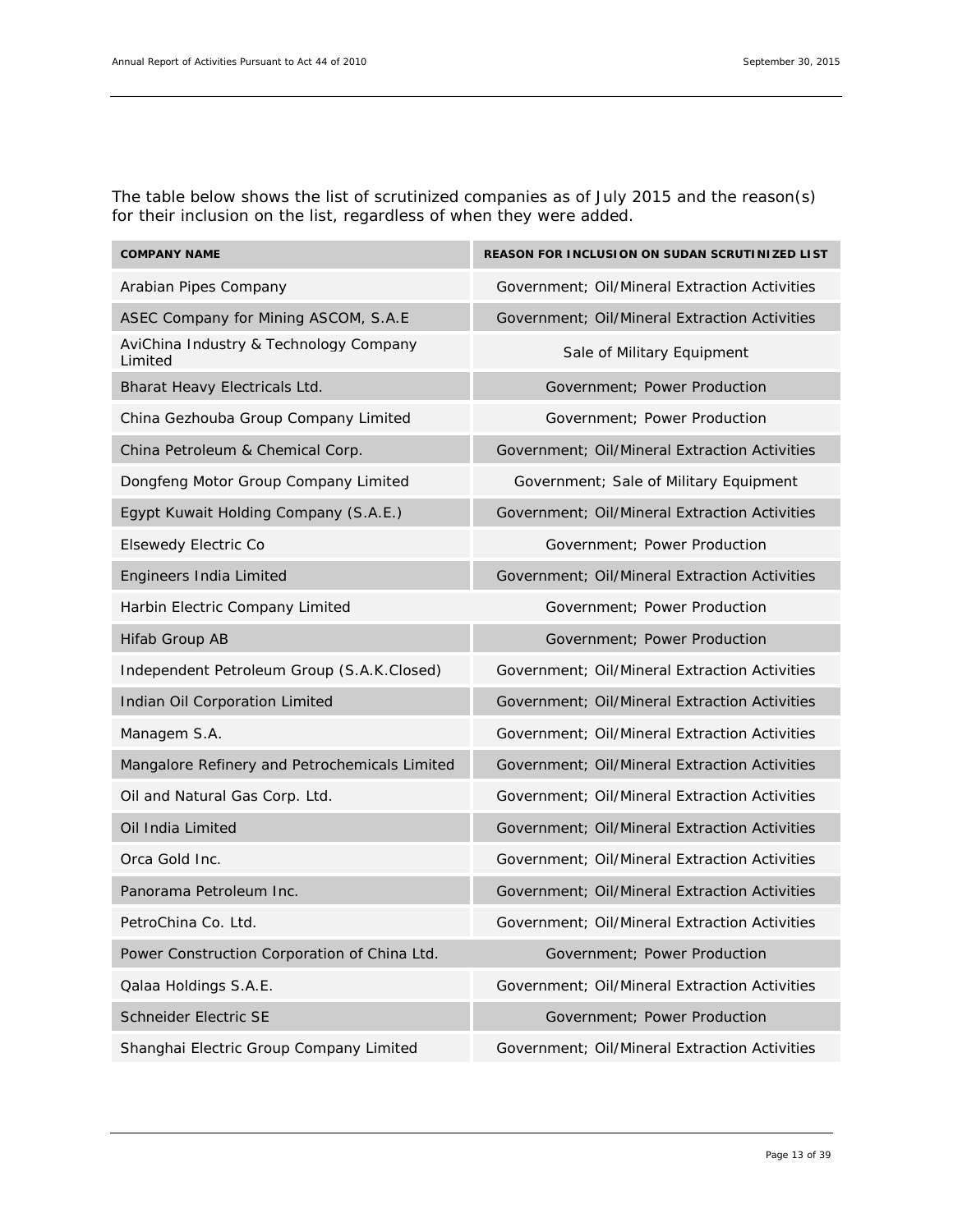| <b>COMPANY NAME</b>                       | <b>REASON FOR INCLUSION ON SUDAN SCRUTINIZED LIST</b> |
|-------------------------------------------|-------------------------------------------------------|
| The Energy House Holding Company K.S.C.P. | Government: Oil/Mineral Extraction Activities         |

### <span id="page-13-1"></span><span id="page-13-0"></span>**Table 1b: Most Recent List of Scrutinized Companies Determined as Having Involvement in Iran**

The table below shows the list of scrutinized companies as of July 2015 and the reason for their inclusion on the list, regardless of when they were added.

| <b>COMPANY NAME</b>                         | <b>REASON FOR INCLUSION ON IRAN SCRUTINIZED LIST</b>                                            |
|---------------------------------------------|-------------------------------------------------------------------------------------------------|
| China CSSC Holdings Limited                 | Oil-related investment of at least US \$20 million<br>since 1996                                |
| China Oilfield Services Ltd.                | Oil-related investment of at least US \$20 million<br>since 1996                                |
| China Petroleum & Chemical Corp.            | Oil-related investment of at least US \$20 million<br>since 1996                                |
| China Shipbuilding Industry Company Limited | Oil-related investment of at least US \$20 million<br>since 1996                                |
| CNOOC Ltd.                                  | Oil-related investment of at least US \$20 million<br>since 1996; violated U.S. export controls |
| Daelim Industrial Co., Ltd.                 | Oil-related investment of at least US \$20 million<br>since 1996                                |
| GAIL (India) Limited                        | Oil-related investment of at least US \$20 million<br>since 1996                                |
| GS Engineering & Construction Corporation   | Oil-related investment of at least US \$20 million<br>since 1996                                |
| Gubre Fabrikalari Turk Anonim Sirketi       | Oil-related investment of at least US \$20 million<br>since 1996                                |
| Indian Oil Corporation Limited              | Oil-related investment of at least US \$20 million<br>since 1996                                |
| JNK Heaters Co., Ltd.                       | Oil-related investment of at least US \$20 million<br>since 1996                                |
| Liquefied Natural Gas Limited               | Oil-related investment of at least US \$20 million<br>since 1996                                |
| Oil and Natural Gas Corp. Ltd.              | Oil-related investment of at least US \$20 million<br>since 1996                                |
| Oil India Limited                           | Oil-related investment of at least US \$20 million<br>since 1996                                |
| Open Joint Stock Company Gazprom            | Oil-related investment of at least US \$20 million<br>since 1996                                |
| PetroChina Co. Ltd.                         | Oil-related investment of at least US \$20 million<br>since 1996                                |
| Shanghai Zhenhua Heavy Industries Co., Ltd. | Oil-related investment of at least US \$20 million<br>since 1996                                |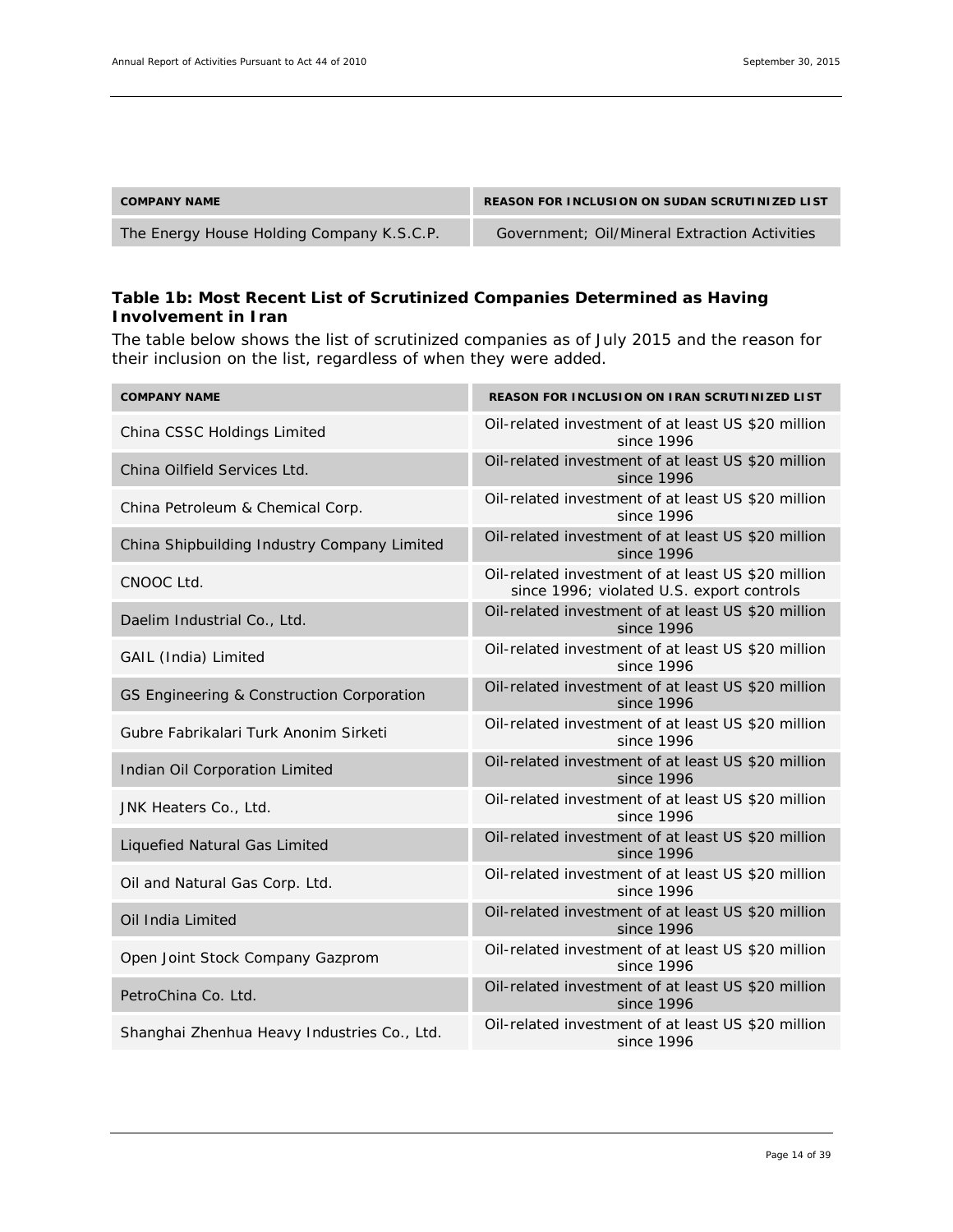| <b>COMPANY NAME</b>                    | <b>REASON FOR INCLUSION ON IRAN SCRUTINIZED LIST</b>             |
|----------------------------------------|------------------------------------------------------------------|
| The Siam Cement Public Company Limited | Oil-related investment of at least US \$20 million<br>since 1996 |

#### <span id="page-14-1"></span><span id="page-14-0"></span>**Table 2: List of Prohibited Investments**

Act 44 prohibits the Four Funds from acquiring the securities of companies identified on the lists of scrutinized companies. The Act also requires a list of prohibited investments to be included in this report, separate from the most recent lists of scrutinized companies found in Tables 1a and 1b.

Sustainalytics provided the lists of scrutinized companies to the Four Funds on a quarterly basis during the reporting period. The Four Funds disclose the lists as requested and annually in this report. The lists of scrutinized companies are likely to change from quarter to quarter. A company may appear on a list of scrutinized companies in a given quarter, indicating that any security of that company is a prohibited investment. That same company may then not appear on a list of scrutinized companies in subsequent quarters, indicating that any security of that company is no longer a prohibited investment. A company may also depart the list for a period of time and then be added back to it.

On a quarterly basis, the Four Funds provide a list of prohibited investments – essentially a combination of the Iran and Sudan lists of scrutinized companies – to their investment managers with instructions prohibiting the managers from purchasing securities of companies on the prohibited investments list. The instructions also direct attention to the companies that were added to or removed from the list since the preceding quarter. The following table presents all companies that have been on a quarterly list of prohibited investments during the year and the quarter(s) in which they appeared.

| <b>COMPANY</b>                                    | <b>IRAN</b>  | <b>SUDAN</b> | <b>OCT 2014</b><br><b>LIST</b> | <b>JAN 2015</b><br><b>LIST</b> | <b>APRIL 2015</b><br><b>LIST</b> | <b>JULY 2015</b><br><b>LIST</b> |
|---------------------------------------------------|--------------|--------------|--------------------------------|--------------------------------|----------------------------------|---------------------------------|
| Arabian Pipes Company                             |              | X            | $\mathsf{x}$                   | $\mathsf{x}$                   | $\mathsf{x}$                     | $\mathsf{x}$                    |
| ASEC Company for Mining ASCOM,<br>S.A.E           |              | $\mathsf{x}$ | $\boldsymbol{\mathsf{x}}$      | $\mathsf{x}$                   | $\mathsf{x}$                     | $\mathsf{x}$                    |
| AviChina Industry & Technology<br>Company Limited |              | X            | $\mathsf{x}$                   | $\mathsf{x}$                   | $\mathsf{x}$                     | $\boldsymbol{\mathsf{x}}$       |
| Bharat Heavy Electricals Ltd.                     |              | X            | $\mathsf{x}$                   | $\mathsf{x}$                   | $\mathsf{x}$                     | $\mathsf{x}$                    |
| Bharat Petroleum Corp. Ltd.                       | $\times$     |              | $\mathsf{x}$                   |                                |                                  |                                 |
| Chennai Petroleum Corporation Ltd                 | $\mathsf{x}$ |              | $\mathsf{x}$                   |                                |                                  |                                 |
| China CSSC Holdings Limited                       | $\mathsf{x}$ |              | $\mathsf{x}$                   | $\mathsf{x}$                   | $\mathsf{x}$                     | $\mathsf{x}$                    |
| China Gezhouba Group Company<br>Limited           |              | $\mathsf{x}$ | $\mathsf{x}$                   | $\mathsf{x}$                   | $\mathsf{x}$                     | $\mathsf{x}$                    |
| China Oilfield Services Ltd.                      | X            |              | X                              | $\boldsymbol{\mathsf{x}}$      | $\boldsymbol{\mathsf{x}}$        | X                               |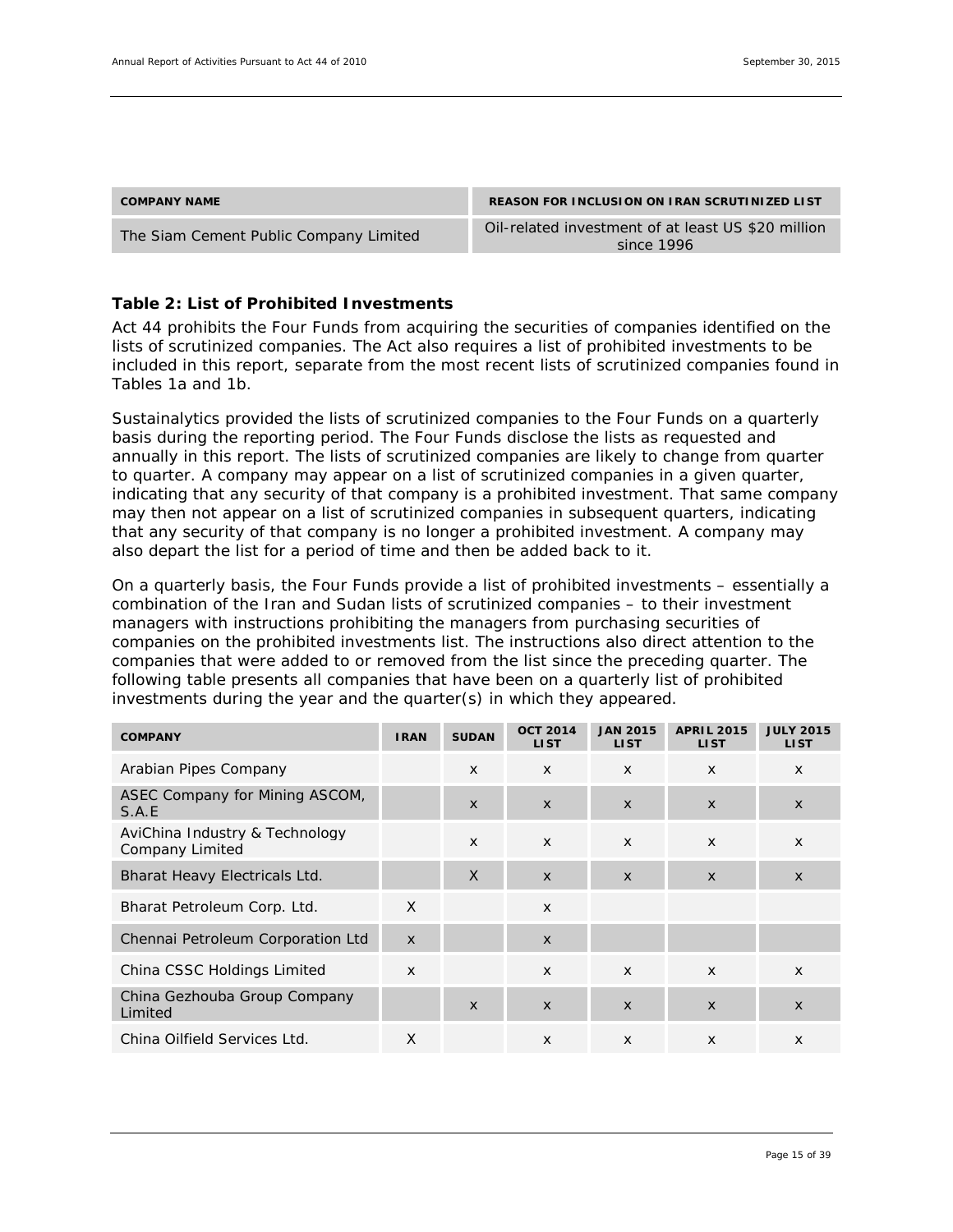| <b>COMPANY</b>                                        | <b>IRAN</b>        | <b>SUDAN</b> | <b>OCT 2014</b><br><b>LIST</b> | <b>JAN 2015</b><br><b>LIST</b> | <b>APRIL 2015</b><br><b>LIST</b> | <b>JULY 2015</b><br><b>LIST</b> |
|-------------------------------------------------------|--------------------|--------------|--------------------------------|--------------------------------|----------------------------------|---------------------------------|
| China Petroleum & Chemical Corp.                      | X                  | X            | X                              | X                              | X                                | X                               |
| China Shipbuilding Industry<br><b>Company Limited</b> | X                  |              | X                              | X                              | X                                | X                               |
| CNOOC Ltd.                                            | $\mathsf X$        |              | X                              | X                              | X                                | X                               |
| Cosmo Oil Company, Limited                            | X                  |              | x                              |                                |                                  |                                 |
| Daelim Industrial Co., Ltd.                           | X                  |              | X                              | X                              | X                                | X                               |
| Dongfeng Motor Group Company<br>Limited               |                    | X            | X                              | X                              | X                                | X                               |
| Egypt Kuwait Holding Company<br>(S.A.E.)              |                    | X            | X                              | X                              | X                                | X                               |
| <b>Elsewedy Electric Co</b>                           |                    | X            | X                              | X                              | X                                | X                               |
| <b>Engineers India Limited</b>                        |                    | X            | X                              | X                              | X                                | X                               |
| Essar Oil Ltd.                                        | X                  |              | X                              |                                |                                  |                                 |
| GAIL (India) Limited                                  | X                  |              | X                              | X                              | X                                | X                               |
| GS Engineering & Construction<br>Corporation          | X                  |              | X                              | X                              | X                                | X                               |
| Gubre Fabrikalari Turk Anonim<br>Sirketi              | X                  |              | X                              | X                              | X                                | X                               |
| Harbin Electric Company Limited                       |                    | X            | X                              | X                              | X                                | X                               |
| Hifab Group AB                                        |                    | X            | X                              | X                              | X                                | X                               |
| Hindustan Petroleum Corporation<br>Limited            | X                  |              | X                              |                                |                                  |                                 |
| Idemitsu Kosan Co. Ltd.                               | $\sf X$            |              | X                              |                                |                                  |                                 |
| Independent Petroleum Group<br>(S.A.K.Closed)         |                    | X            | X                              | X                              | X                                | X                               |
| Indian Oil Corporation Limited                        | X                  | X            | X                              | X                              | X                                | X                               |
| JNK Heaters Co., Ltd.                                 | X                  |              | X                              | X                              | X                                | X                               |
| JX Holdings, Inc.                                     | $\pmb{\times}$     |              | $\pmb{\times}$                 |                                |                                  |                                 |
| KOC Holding A.S.                                      | $\pmb{\times}$     |              | $\mathsf X$                    |                                |                                  |                                 |
| Liquefied Natural Gas Limited                         | $\pmb{\mathsf{X}}$ |              | $\pmb{\mathsf{X}}$             | $\boldsymbol{\mathsf{X}}$      | $\boldsymbol{\mathsf{X}}$        | $\pmb{\times}$                  |
| Maire Tecnimont S.p.A.                                | $\pmb{\times}$     |              | $\mathsf X$                    |                                |                                  |                                 |
| Managem S.A.                                          |                    | $\mathsf X$  | $\boldsymbol{\mathsf{X}}$      | $\mathsf X$                    | $\mathsf X$                      | $\pmb{\times}$                  |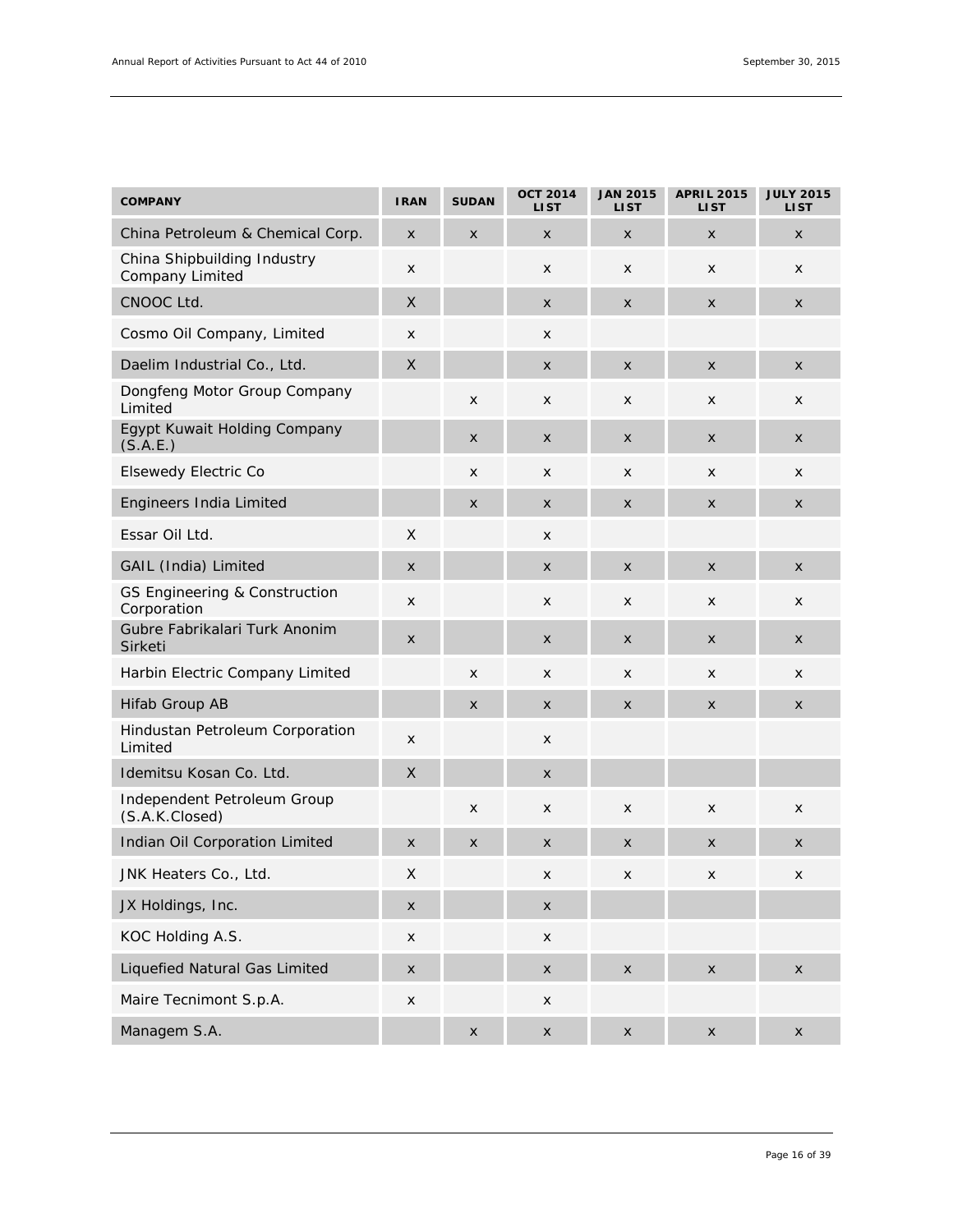| <b>COMPANY</b>                                                        | <b>IRAN</b>  | <b>SUDAN</b>   | <b>OCT 2014</b><br><b>LIST</b> | <b>JAN 2015</b><br><b>LIST</b> | <b>APRIL 2015</b><br><b>LIST</b> | <b>JULY 2015</b><br><b>LIST</b> |
|-----------------------------------------------------------------------|--------------|----------------|--------------------------------|--------------------------------|----------------------------------|---------------------------------|
| Mangalore Refinery and<br>Petrochemicals Limited*                     | X            | $\pmb{\times}$ | X                              | X                              | $\pmb{\times}$                   | X                               |
| Mitsubishi Corporation                                                | X            |                | X                              |                                |                                  |                                 |
| Mitsui & Co. Ltd.                                                     | X            |                | X                              |                                |                                  |                                 |
| Oil and Natural Gas Corp. Ltd.                                        | Χ            | X              | X                              | X                              | $\pmb{\times}$                   | X                               |
| Oil India Limited                                                     | X            | X              | X                              | X                              | X                                | X                               |
| Open Joint Stock Company<br>Gazprom                                   | X            |                | X                              | X                              | X                                | X                               |
| Orca Gold Inc.                                                        |              | X              | X                              | X                              | $\mathsf{x}$                     | X                               |
| Panorama Petroleum Inc.                                               |              | X              | X                              | X                              | $\pmb{\times}$                   | X                               |
| PetroChina Co. Ltd.                                                   | X            | X              | X                              | X                              | X                                | X                               |
| Power Construction Corporation of<br>China (formerly Sinohydro Group) |              | X              | X                              | X                              | X                                | X                               |
| Qalaa Holdings S.A.E.                                                 |              | x              | X                              | x                              | X                                | X                               |
| <b>Reliance Industries Limited</b>                                    |              | x              | X                              |                                |                                  |                                 |
| Royal Dutch Shell plc                                                 | X            |                | X                              |                                |                                  |                                 |
| Schneider Electric SE                                                 |              | X              | X                              | X                              | $\mathsf{x}$                     | $\mathsf{x}$                    |
| Shanghai Electric Group Company<br>Limited                            |              | X              | X                              | x                              | X                                | X                               |
| Shanghai Zhenhua Heavy<br>Industries Co., Ltd.                        | $\mathsf{X}$ |                | X                              | X                              | X                                | X                               |
| Showa Shell Sekiyu K.K.                                               | X            |                | X                              |                                |                                  |                                 |
| Sinopec Shanghai Petrochemical<br>Co. Ltd.                            | $\mathsf{X}$ |                | X                              |                                |                                  |                                 |
| SK Innovation Co., Ltd.                                               | X            |                | X                              |                                |                                  |                                 |
| The Energy House Holding<br>Company K.S.C.P.                          |              | X              | X                              | X                              | X                                | X                               |
| The Siam Cement Public Company<br>Limited                             | X            |                | X                              | X                              | X                                | X                               |
| Toyota Tsusho Corp.                                                   | X            |                | X                              |                                |                                  |                                 |
| Tupras Turkiye Petrol Rafinerileri<br>A.S.                            | X            |                | X                              |                                |                                  |                                 |

\*Mangalore Refinery and Petrochemicals Limited was removed from the list of scrutinized companies determined as having involvement in Iran from January 2015 onwards, but remained a prohibited investment because of its scrutinized activities in Sudan.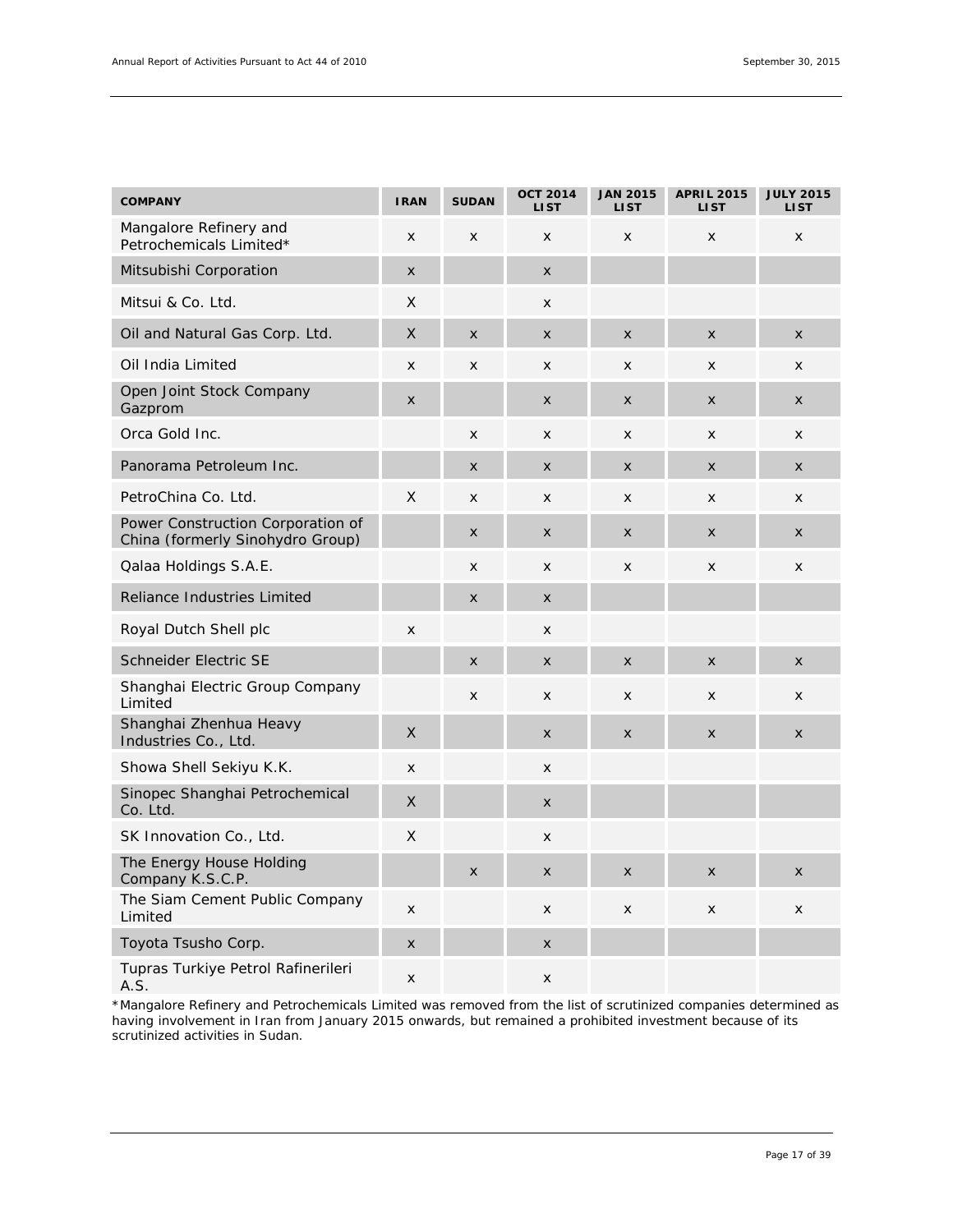### <span id="page-17-0"></span>**Table 3: Change Log for Scrutinized Lists**

As explained in the previous table, the lists of scrutinized companies are updated on a quarterly basis. Table 3 explains changes to the lists of scrutinized companies since July 2014.

| <b>COMPANY NAME</b>                                         | <b>IRAN</b>    | <b>SUDAN</b> | <b>CHANGE: REASON FOR CHANGE*</b>                                                                                                                                                   | <b>DATE OF</b><br><b>CHANGE</b> |
|-------------------------------------------------------------|----------------|--------------|-------------------------------------------------------------------------------------------------------------------------------------------------------------------------------------|---------------------------------|
| AviChina Industry &<br><b>Technology Company</b><br>Limited |                | X            | Added: New involvement identified                                                                                                                                                   | 10/15/2014                      |
| Chennai Petroleum<br><b>Corporation Ltd</b>                 | $\mathsf{x}$   |              | Added: New involvement identified                                                                                                                                                   | 10/15/2014                      |
| Costain Group plc                                           | X              |              | Removed: Company confirmed that<br>neither it nor any of its subsidiaries<br>have business activities in Iran.                                                                      | 10/15/2014                      |
| Open Joint Stock Company<br>Gazprom                         | $\pmb{\times}$ |              | Name Change: The company was<br>previously known as JSC Gazprom                                                                                                                     | 10/15/2014                      |
| Panorama Petroleum Inc.                                     |                | X            | Added: New involvement identified                                                                                                                                                   | 10/15/2014                      |
| Qalaa Holdings S.A.E.                                       |                | X            | Name Change: The company was<br>previously known as Citadel Capital                                                                                                                 | 10/15/2014                      |
| Shanghai Zhenhua Heavy                                      | X              |              | Added: New involvement identified                                                                                                                                                   | 10/15/2014                      |
| The Siam Cement Public<br><b>Company Limited</b>            | X              |              | Added: New involvement identified                                                                                                                                                   | 10/15/2014                      |
| <b>Power Construction</b><br>Corporation of China           |                | X            | Name Change: The company was<br>previously known as Sinohydro<br>Group Ltd.                                                                                                         | 10/15/2014                      |
| SK Innovation Co., Ltd.                                     | $\pmb{\times}$ |              | Name Change: The company was<br>previously known as SK Energy Co.<br>Ltd.                                                                                                           | 10/15/2014                      |
| Bharat Petroleum Corp. Ltd.                                 | X              |              | Removed: Company's involvement in<br>purchases of crude oil falls under the<br>waivers granted by the U.S.<br>government that meet Section<br>(a)(2) of Act 44's Expiration clause. | 01/15/2015                      |
| Chennai Petroleum<br><b>Corporation Ltd</b>                 | $\pmb{\times}$ |              | Removed: Company's involvement in<br>purchases of crude oil falls under the<br>waivers granted by the U.S.<br>government that meet Section<br>(a)(2) of Act 44's Expiration clause. | 01/15/2015                      |
| Cosmo Oil Company,<br>Limited                               | X              |              | Removed: Company's involvement in<br>purchases of crude oil falls under the<br>waivers granted by the U.S.<br>government that meet Section<br>(a)(2) of Act 44's Expiration clause. | 01/15/2015                      |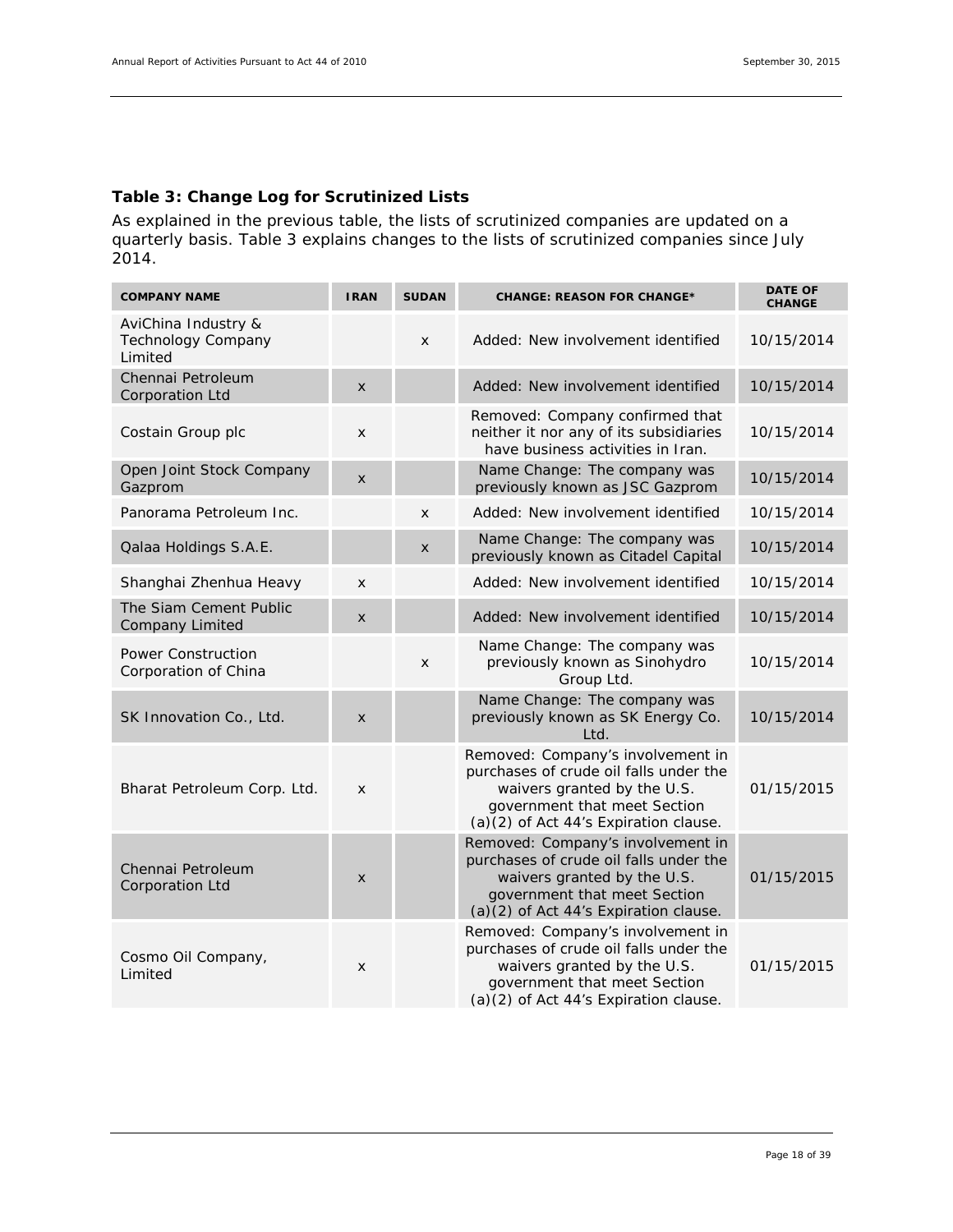| <b>COMPANY NAME</b>                                     | <b>IRAN</b>    | <b>SUDAN</b> | <b>CHANGE: REASON FOR CHANGE*</b>                                                                                                                                                   | <b>DATE OF</b><br><b>CHANGE</b> |
|---------------------------------------------------------|----------------|--------------|-------------------------------------------------------------------------------------------------------------------------------------------------------------------------------------|---------------------------------|
| Essar Oil Ltd.                                          | $\pmb{\times}$ |              | Removed: Company's involvement in<br>purchases of crude oil falls under the<br>waivers granted by the U.S.<br>government that meet Section<br>(a)(2) of Act 44's Expiration clause. | 01/15/2015                      |
| Hindustan Petroleum<br><b>Corporation Limited</b>       | X              |              | Removed: Company's involvement in<br>purchases of crude oil falls under the<br>waivers granted by the U.S.<br>government that meet Section<br>(a)(2) of Act 44's Expiration clause. | 01/15/2015                      |
| Idemitsu Kosan Co. Ltd.                                 | $\pmb{\times}$ |              | Removed: Company's involvement in<br>purchases of crude oil falls under the<br>waivers granted by the U.S.<br>government that meet Section<br>(a)(2) of Act 44's Expiration clause. | 01/15/2015                      |
| JX Holdings, Inc.                                       | X              |              | Removed: Company's involvement in<br>purchases of crude oil falls under the<br>waivers granted by the U.S.<br>government that meet Section<br>(a)(2) of Act 44's Expiration clause. | 01/15/2015                      |
| KOC Holding A.S.                                        | $\pmb{\times}$ |              | Removed: Company's involvement in<br>purchases of crude oil falls under the<br>waivers granted by the U.S.<br>government that meet Section<br>(a)(2) of Act 44's Expiration clause. | 01/15/2015                      |
| Maire Tecnimont S.p.A.                                  | X              |              | Removed: Company confirmed it has<br>not invested at least \$20,000,000 in<br>oil-related activities in Iran in any<br>12- month period since August 5,<br>1996.                    | 01/15/2015                      |
| Mangalore Refinery and<br><b>Petrochemicals Limited</b> | $\pmb{\times}$ |              | Removed: Company's involvement in<br>purchases of crude oil falls under the<br>waivers granted by the U.S.<br>government that meet Section<br>(a)(2) of Act 44's Expiration clause. | 01/15/2015                      |
| Mitsubishi Corporation                                  | х              |              | Removed: Company's involvement in<br>purchases of crude oil falls under the<br>waivers granted by the U.S.<br>government that meet Section<br>(a)(2) of Act 44's Expiration clause. | 01/15/2015                      |
| Mitsui & Co. Ltd.                                       | X              |              | Removed: Company's involvement in<br>purchases of crude oil falls under the<br>waivers granted by the U.S.<br>government that meet Section<br>(a)(2) of Act 44's Expiration clause. | 01/15/2015                      |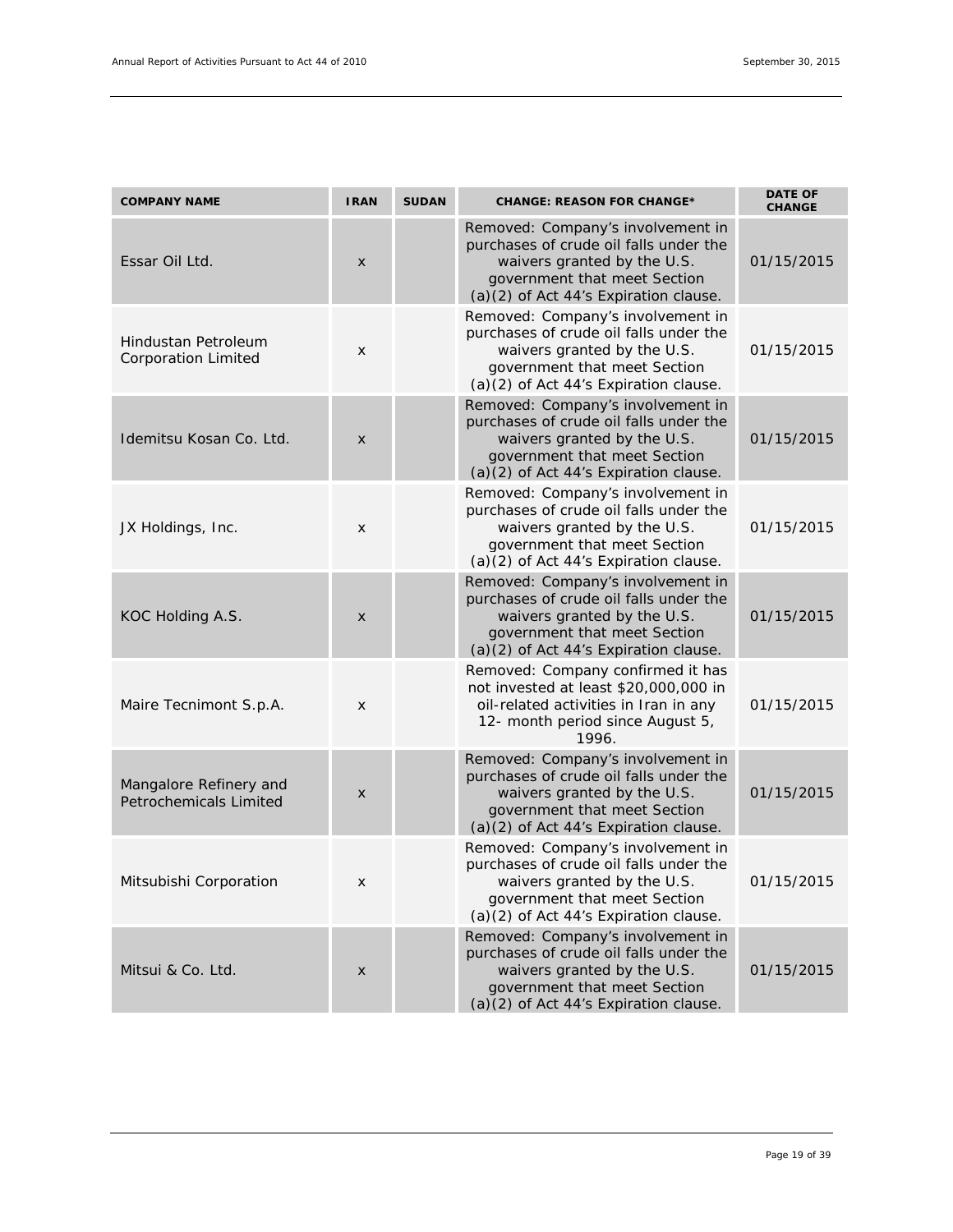| <b>COMPANY NAME</b>                        | <b>IRAN</b>    | <b>SUDAN</b> | <b>CHANGE: REASON FOR CHANGE*</b>                                                                                                                                                   | <b>DATE OF</b><br><b>CHANGE</b> |
|--------------------------------------------|----------------|--------------|-------------------------------------------------------------------------------------------------------------------------------------------------------------------------------------|---------------------------------|
| Reliance Industries Limited                |                | $\mathsf{x}$ | Removed: Company verified that it<br>does not purchase oil from Sudan,<br>and committed not to engage in any<br>commerce with the government of<br>Sudan.                           | 01/15/2015                      |
| Royal Dutch Shell plc                      | $\pmb{\times}$ |              | Removed: Company's involvement in<br>purchases of crude oil falls under the<br>waivers granted by the U.S.<br>government that meet Section<br>(a)(2) of Act 44's Expiration clause. | 01/15/2015                      |
| Showa Shell Sekiyu K.K.                    | x              |              | Removed: Company's involvement in<br>purchases of crude oil falls under the<br>waivers granted by the U.S.<br>government that meet Section<br>(a)(2) of Act 44's Expiration clause. | 01/15/2015                      |
| Sinopec Shanghai<br>Petrochemical Co. Ltd. | X              |              | Removed: Company's involvement in<br>purchases of crude oil falls under the<br>waivers granted by the U.S.<br>government that meet Section<br>(a)(2) of Act 44's Expiration clause. | 01/15/2015                      |
| SK Innovation Co., Ltd.                    | $\mathsf{x}$   |              | Removed: Company's involvement in<br>purchases of crude oil falls under the<br>waivers granted by the U.S.<br>government that meet Section<br>(a)(2) of Act 44's Expiration clause. | 01/15/2015                      |
| Toyota Tsusho Corp.                        | $\mathsf{x}$   |              | Removed: Company's involvement in<br>purchases of crude oil falls under the<br>waivers granted by the U.S.<br>government that meet Section<br>(a)(2) of Act 44's Expiration clause. | 01/15/2015                      |
| Tupras Turkiye Petrol<br>Rafinerileri A.S. | $\mathsf{x}$   |              | Removed: Company's involvement in<br>purchases of crude oil falls under the<br>waivers granted by the U.S.<br>government that meet Section<br>(a)(2) of Act 44's Expiration clause. | 01/15/2015                      |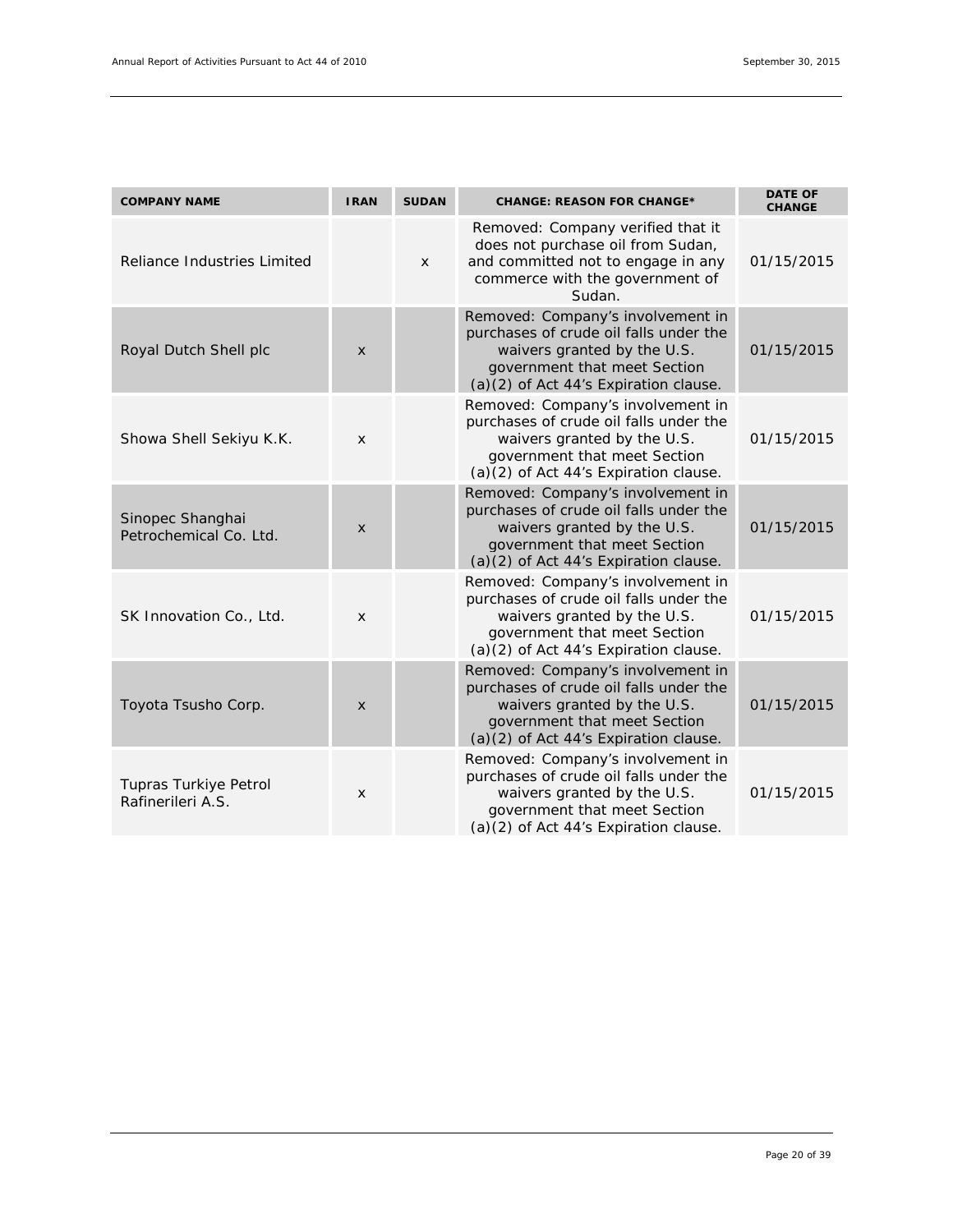## <span id="page-20-0"></span>**Engagement and Company Correspondence**

Each company on either of the scrutinized lists was sent a written notice informing the company of its scrutinized company status, specifying the business activities responsible for that status, and explaining the implications of that status per the Act. Each company was invited to respond to this notification, either to clarify its activities or to inform the Four Funds of plans to cease its scrutinized involvement.

For the purposes of the correspondence there were two distinct categories of scrutinized companies: companies in which one or more of the funds have direct holdings and companies that are not held in any fund's portfolio. The differences between these two groups of companies are the consequences for their inclusion on a scrutinized list and the level of engagement by the Four Funds.

- The Four Funds are prohibited from any additional investment in scrutinized companies that are directly held. In addition, these companies have 180 days following notification to announce significant action toward ceasing scrutinized activities or suffer divestment within 26 months after the 180-day period.
- The Four Funds are prohibited from initiating investment in scrutinized companies that are not directly held.

During the term of its contract, IW Financial sent the written notices to companies not directly held by the Four Funds. Company responses were directed to IW Financial, which determined whether the responses were sufficient to warrant a change in scrutinized status. IW Financial prepared the written notices to companies directly held by the Four Funds, but the notices were sent by Treasury. Company responses were directed to the Four Funds through Treasury. The Four Funds then consulted with IW Financial to determine whether the responses are sufficient to warrant a change in scrutinized status.

Beginning with the July 15, 2014 lists of scrutinized companies -- provided by Sustainalytics to the Four Funds, included in this report, and used to determine scrutinized holdings -- the Four Funds began sending written notification to all companies newly identified as scrutinized by Sustainalytics, regardless of whether they were held by the Four Funds. The revised letter directed scrutinized companies to provide a response to the Four Funds through Treasury. Treasury then forwarded responses to Sustainalytics, which provided Treasury a recommendation on whether the response was sufficient to warrant a change in scrutinized status.

Sustainalytics continues to prepare notifications for Treasury to send to the scrutinized companies and reviews any responses received. Tables 4 through 6 provide a summary of engagement with scrutinized companies conducted during the reporting period.

A copy of the notification letter sent by Treasury to scrutinized companies during the reporting period is included in Appendix B.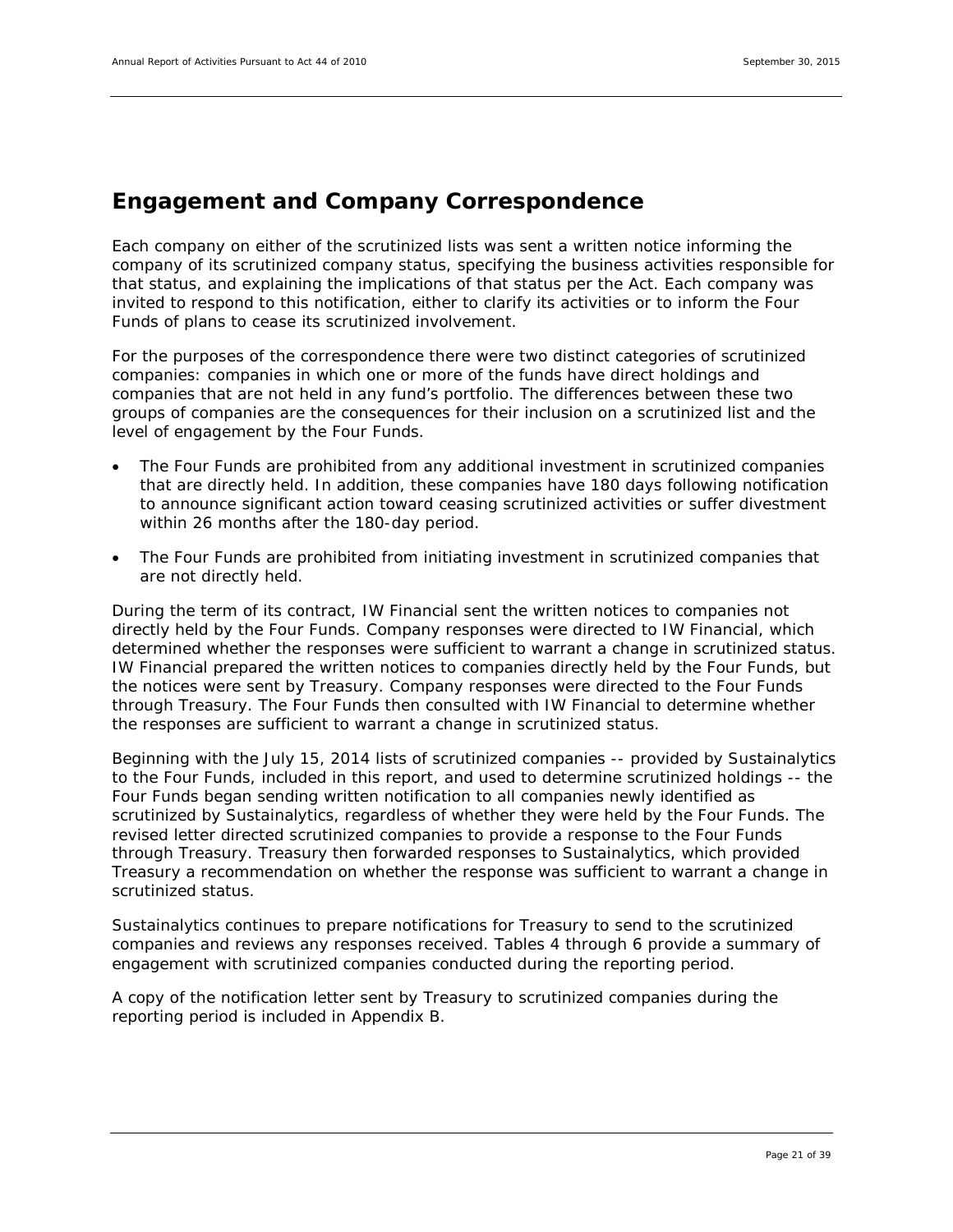### <span id="page-21-0"></span>**Table 4: Date of Written Notice Informing the Scrutinized Companies as to Their Status**

The following table lists the companies sent written notice during the period of this report, describes whether or not related securities were initially determined to be held by one or more of the Four Funds, and provides the date the notification was sent.

| <b>COMPANY NAME</b>                              | <b>IN HOLDINGS</b> | <b>NOT IN HOLDINGS</b> | DATE OF NOTIFICATION |
|--------------------------------------------------|--------------------|------------------------|----------------------|
| AviChina Industry Technology                     |                    | X                      | 10/30/2014           |
| Chennai Petroleum                                |                    | $\pmb{\times}$         | 10/30/2014           |
| China CSSC Holdings Limited                      |                    | X                      | 08/30/2014           |
| China Oilfield Services Ltd.                     |                    | X                      | 08/30/2014           |
| China Shipbuilding Industry Co.,<br>Ltd.         |                    | X                      | 08/30/2014           |
| CNOOC Ltd.                                       | $\pmb{\times}$     |                        | 08/30/2014           |
| Costain Group plc                                |                    | X                      | 08/30/2014           |
| Dongfeng Motor Group Co. Ltd.                    |                    | $\mathsf{X}$           | 09/25/2014           |
| Hifab Group AB                                   |                    | X                      | 08/30/2014           |
| JNK Heaters Co. Ltd.                             |                    | X                      | 08/30/2014           |
| <b>KOC Holding AS</b>                            | X                  |                        | 08/30/2014           |
| Maire Tecnimont S.p.A.                           |                    | $\mathsf{x}$           | 08/30/2014           |
| Orca Gold Inc.                                   |                    | X                      | 08/30/2014           |
| Panorama Petroleum                               |                    | $\mathsf{x}$           | 10/30/2014           |
| Reliance Industries Limited                      | $\pmb{\times}$     |                        | 08/30/2014           |
| Shanghai Zhenhua Heavy                           |                    | X                      | 10/30/2014           |
| The Siam Cement Public<br><b>Company Limited</b> |                    | X                      | 10/30/2014           |
| Sinopec Shanghai Petrochemical<br>Co. Ltd.       |                    | X                      | 09/25/2014           |
| Tupras Turkiye Petrol Rafinerileri<br><b>AS</b>  | X                  |                        | 09/25/2014           |

### <span id="page-21-2"></span><span id="page-21-1"></span>**Table 5: Correspondence from Companies Determined as Directly Held by One or More of the Four Funds**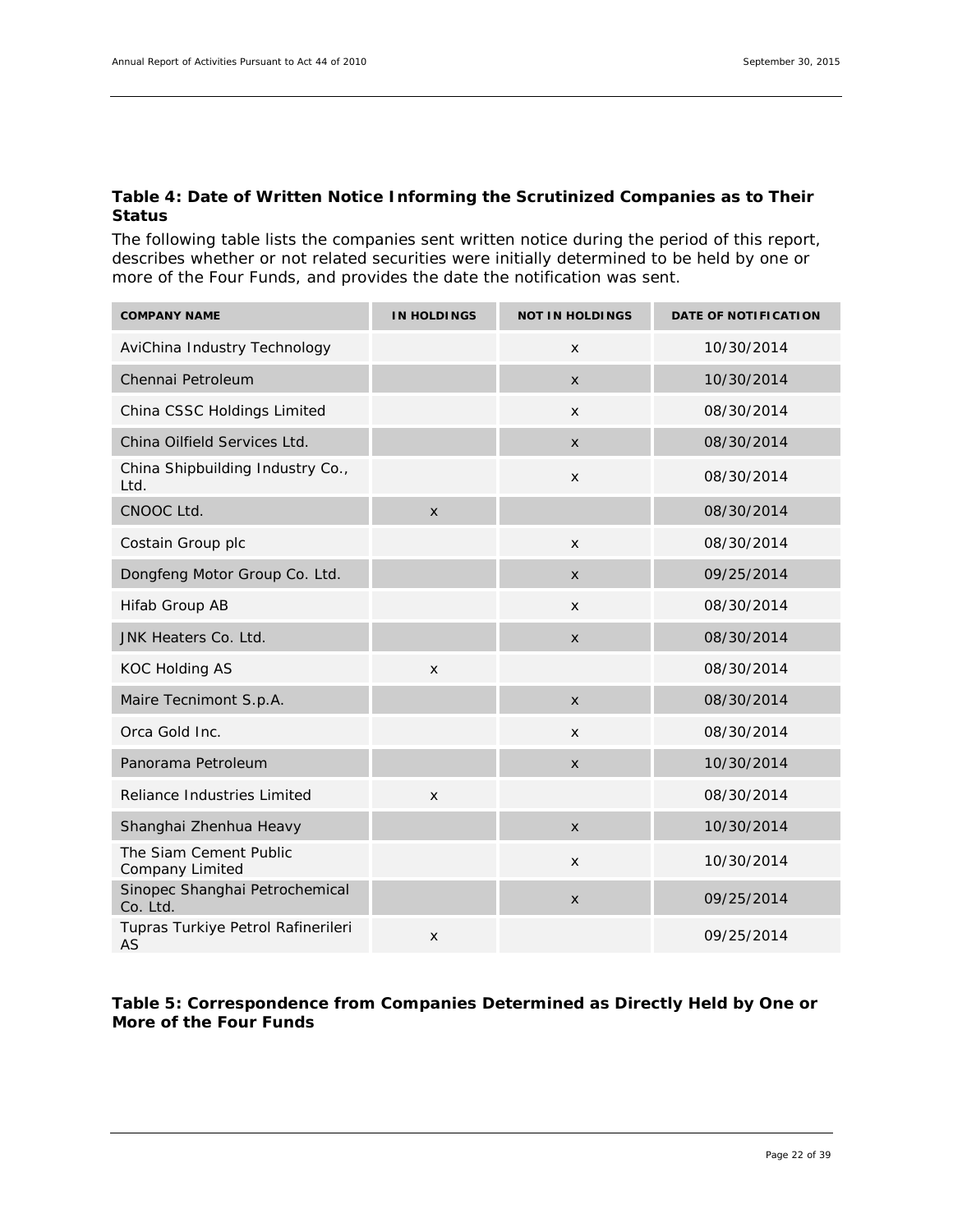Companies notified of their inclusion on the lists of scrutinized companies have 180 days to respond and either clarify their involvement or submit a plan of substantial action for the cessation of scrutinized activities. Table 5 describes companies determined to be directly held by one or more of the Four Funds during the reporting period. It also shows when the companies responded to notification of their scrutinized status, a summary of their response, what actions the Four Funds took due to the correspondence, and the effective date of those actions.

| <b>COMPANY NAME</b>                                | <b>IRAN</b>  | <b>SUDAN</b> | <b>DATE</b><br><b>RESPONDED</b> | <b>RESPONSE</b>                                                                                                                                                                                      | <b>ACTIONS</b><br><b>TAKEN</b> | <b>EFFECTIVE</b><br><b>DATE</b> |
|----------------------------------------------------|--------------|--------------|---------------------------------|------------------------------------------------------------------------------------------------------------------------------------------------------------------------------------------------------|--------------------------------|---------------------------------|
| <b>KOC Holding AS</b>                              | $\mathsf{x}$ |              | 11/14/2014                      | Company confirmed<br>its involvement in<br>purchases of crude oil<br>falls under the<br>waivers granted by<br>the U.S. government<br>that meet Section<br>$(a)(2)$ of Act 44's<br>Expiration clause. | Iran:<br>Removal<br>from list  | 01/15/2015                      |
| Reliance<br><b>Industries</b><br>Limited           |              | $\mathsf{x}$ | 12/12/2014                      | Company verified that<br>it does not purchase<br>oil from Sudan, and<br>committed not to<br>engage in any<br>commerce with the<br>government of Sudan.                                               | Sudan:<br>Removal<br>from list | 01/15/2015                      |
| <b>Tupras Turkiye</b><br>Petrol Rafinerileri<br>AS | $\mathsf{x}$ |              | 11/14/2014                      | Company confirmed<br>its involvement in<br>purchases of crude oil<br>falls under the<br>waivers granted by<br>the U.S. government<br>that meet Section<br>$(a)(2)$ of Act 44's<br>Expiration clause. | Iran:<br>Removal<br>from list  | 01/15/2015                      |

#### <span id="page-22-0"></span>**Table 6: Correspondence from Companies Determined as Not Directly Held by One or More of the Four Funds**

Table 6 lists companies that were determined to not be directly held by one or more of the Four Funds during the reporting period that have responded to the notification of scrutinized status, a summary of their response, what actions were taken due to their correspondence, and the effective date of those actions.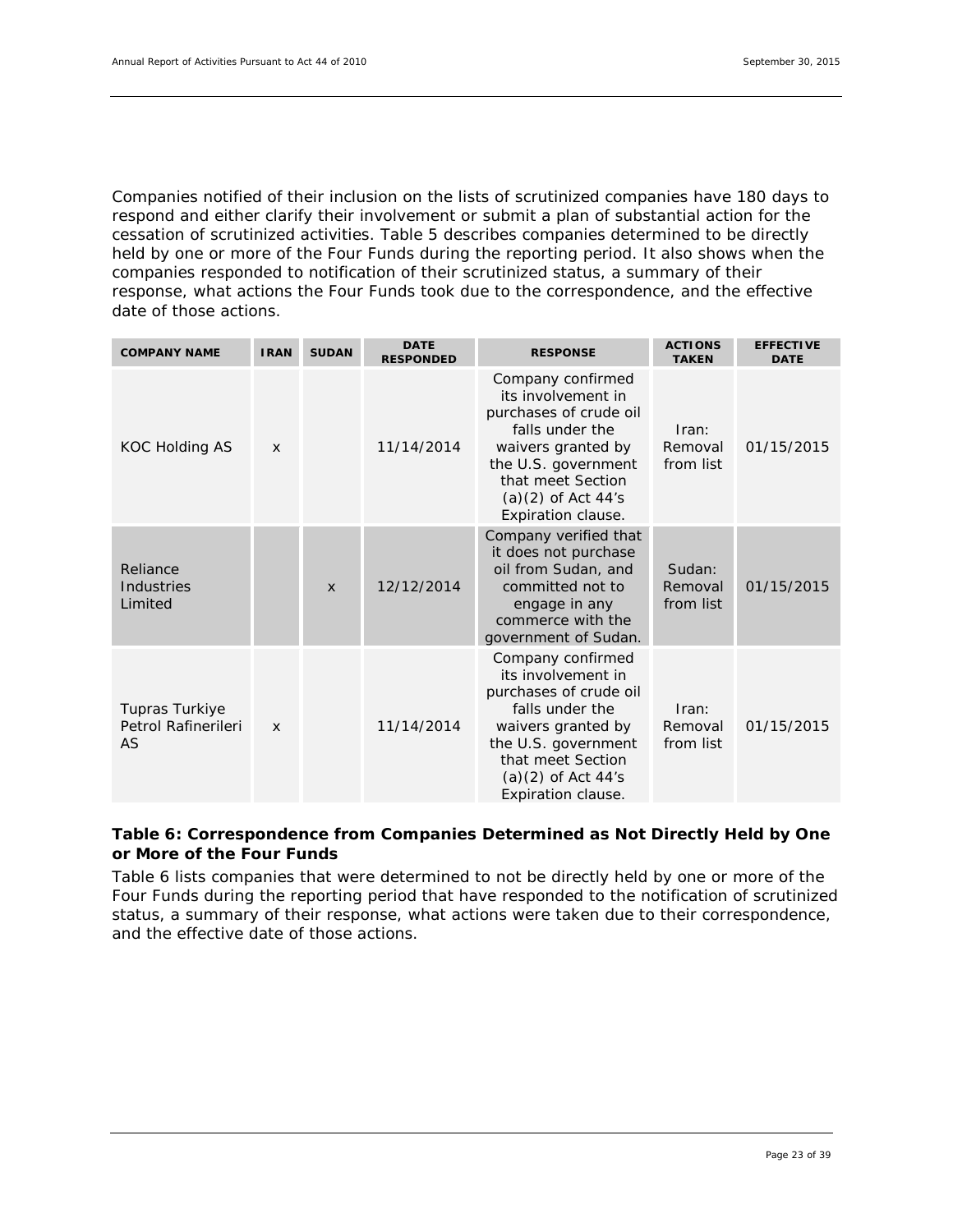| <b>COMPANY NAME</b>       | <b>IRAN</b> | <b>SUDAN</b> | <b>DATE</b><br><b>RESPONDED</b> | <b>RESPONSE</b>                                                                                                                                               | <b>ACTIONS</b><br><b>TAKEN</b> | <b>EFFECTIVE</b><br><b>DATE</b> |
|---------------------------|-------------|--------------|---------------------------------|---------------------------------------------------------------------------------------------------------------------------------------------------------------|--------------------------------|---------------------------------|
| Costain Group plc         | X           |              | 09/11/2014                      | Company confirmed<br>that neither it nor<br>any of its subsidiaries<br>have business<br>activities in Iran.                                                   | Iran:<br>Removal<br>from list  | 10/15/2014                      |
| Maire Tecnimont<br>S.p.A. | X           |              | 10/23/2014,<br>01/06/2015       | Company confirmed it<br>has not invested at<br>least \$20,000,000 in<br>oil-related activities<br>in Iran in any 12-<br>month period since<br>August 5, 1996. | Iran:<br>Removal<br>from list  | 01/15/2015                      |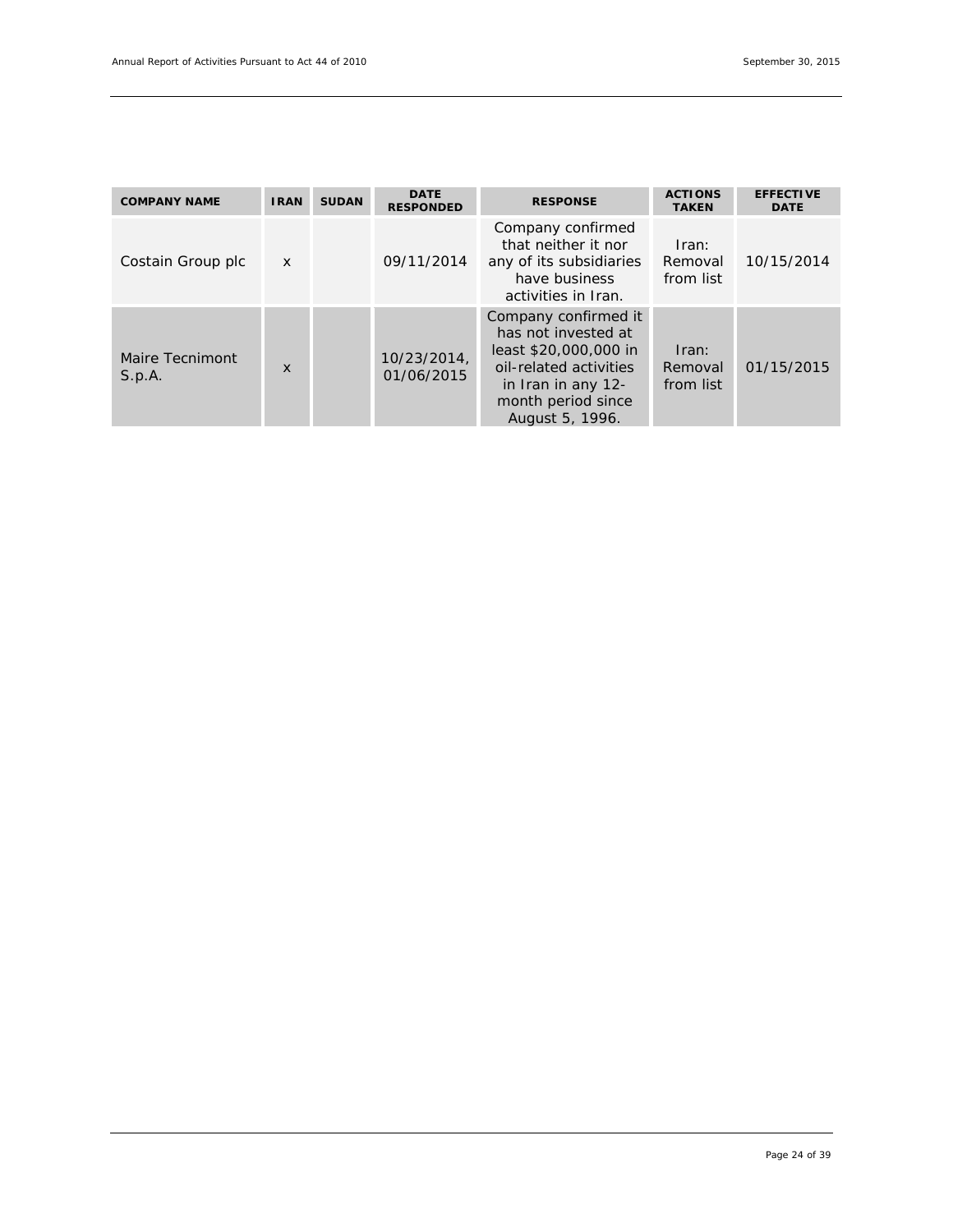## <span id="page-24-0"></span>**Divestment Process and Activities**

The Act lays out a process and timeline for divestment from any directly-held scrutinized company that fails to take significant action with regard to its involvement.

<span id="page-24-1"></span>**Timeline C: Scrutinized Company Divestment Timeline**



- When a scrutinized company is identified, a notice is sent advising the company as to its status. The notification provides an explanation of the reason for the company's inclusion on a list of scrutinized companies and of the potential for any related securities held by the public fund to be divested. The notice also informs the company of the opportunity to clarify its scrutinized business activities and encourages the company to cease its scrutinized activities.
- If within 180 days of the date of receipt of this notice the company announces by public disclosure that the company will take substantial action (*i.e*., publicizing and implementing a formal plan to cease scrutinized business activities within one year and refrain from any such new business activities), the public fund may maintain its holdings in securities relating to the scrutinized company. The company, however, will remain on the scrutinized company list(s) until the actual cessation of scrutinized business activities.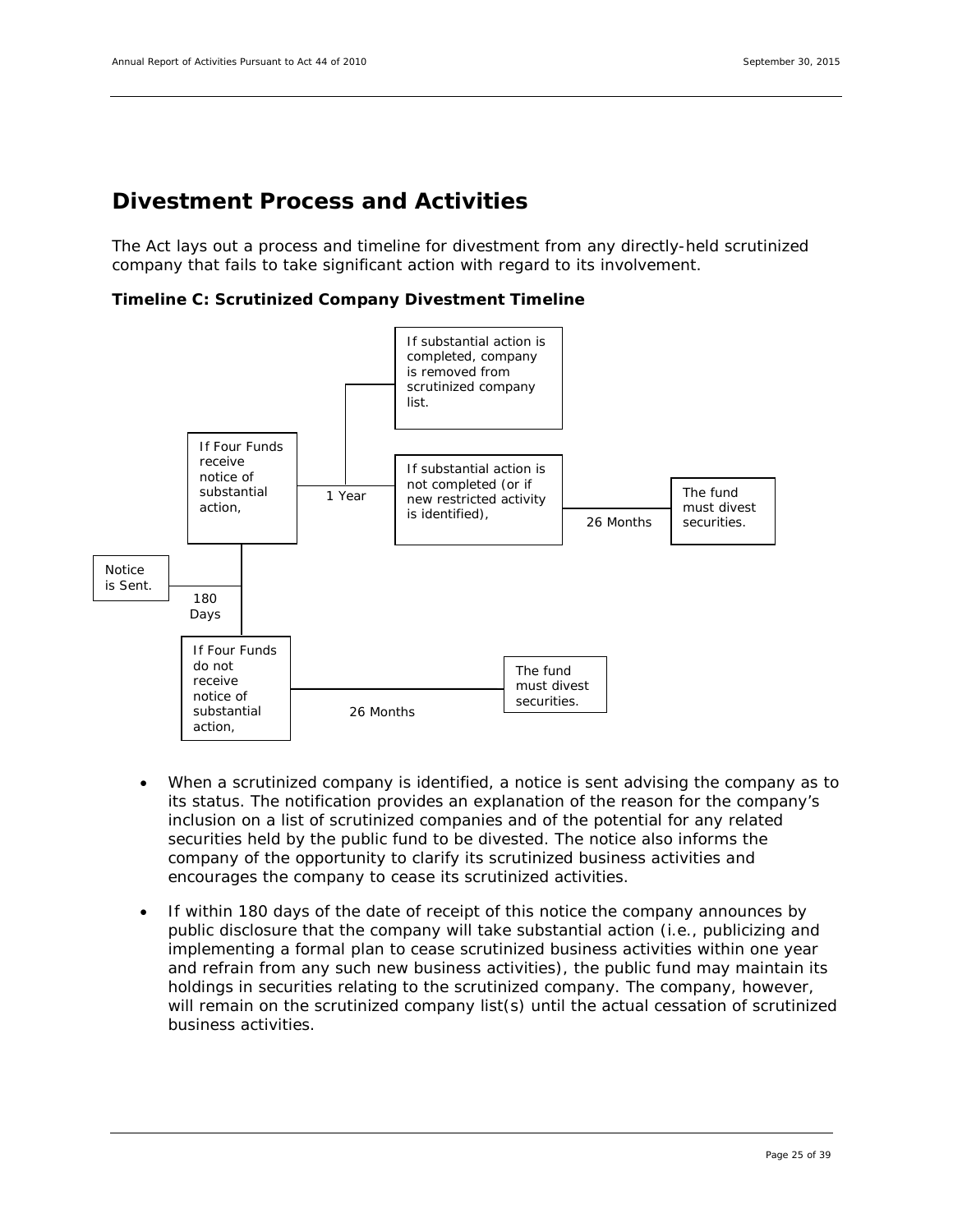- o If the company fails to follow through with disclosed substantial action within one year, or if the company engages in new scrutinized business activities within a country of concern, then the fund must divest securities related to the scrutinized company within 26 months after expiration of the one-year period.
- If, however, the company does not announce by public disclosure within 180 days of the date of receipt of this notice that the company will take substantial action (*i.e.*, publicizing and implementing a formal plan to cease scrutinized business activities within one year and refrain from any such new business activities), then the fund must divest securities related to the scrutinized company within 26 months.

#### <span id="page-25-0"></span>**Table 7: Current Divestment Schedule of Scrutinized Companies**

Certain companies have either not responded to the notices sent on behalf of the Four Funds by the Treasury Department or their responses have not yet met the requirements for removal from the Scrutinized Lists. The following table lists companies directly held by one or more of the Four Funds that are subject to being divested based upon this failure to respond or to provide an adequate response. The table also shows the date of the original notice, the date that an adequate response to the notice needed to be received, and the date by which all related securities held by one or all of the Four Funds must be divested.

This list also includes companies that have submitted a plan of substantial action to cease scrutinized activities in the country of concern. The Four Funds will monitor the companies' progress over the course of a year. If a company ceases all scrutinized activities within one year after receipt of a plan of substantial action, it will be removed from the scrutinized lists. If a company fails to follow through with disclosed substantial action within one year, or if a company engages in new scrutinized business activities within a country of concern, then the fund will divest securities related to that scrutinized company by the date indicated.

| <b>COMPANY NAME</b> | <b>IRAN</b> | <b>SUDAN</b> | <b>NOTICE SENT</b> | <b>180 DAY</b><br><b>DEADLINE</b> | <b>DATE OF</b><br><b>RESPONSE</b><br><b>REGARDING</b><br><b>SUBSTANTIAL</b><br><b>ACTION</b> | <b>DIVESTMENT</b><br><b>DEADLINE</b> |
|---------------------|-------------|--------------|--------------------|-----------------------------------|----------------------------------------------------------------------------------------------|--------------------------------------|
| CNOOC Ltd.          | x           |              | 08/28/2014         | 02/24/2015                        | n/a                                                                                          | 04/24/2017                           |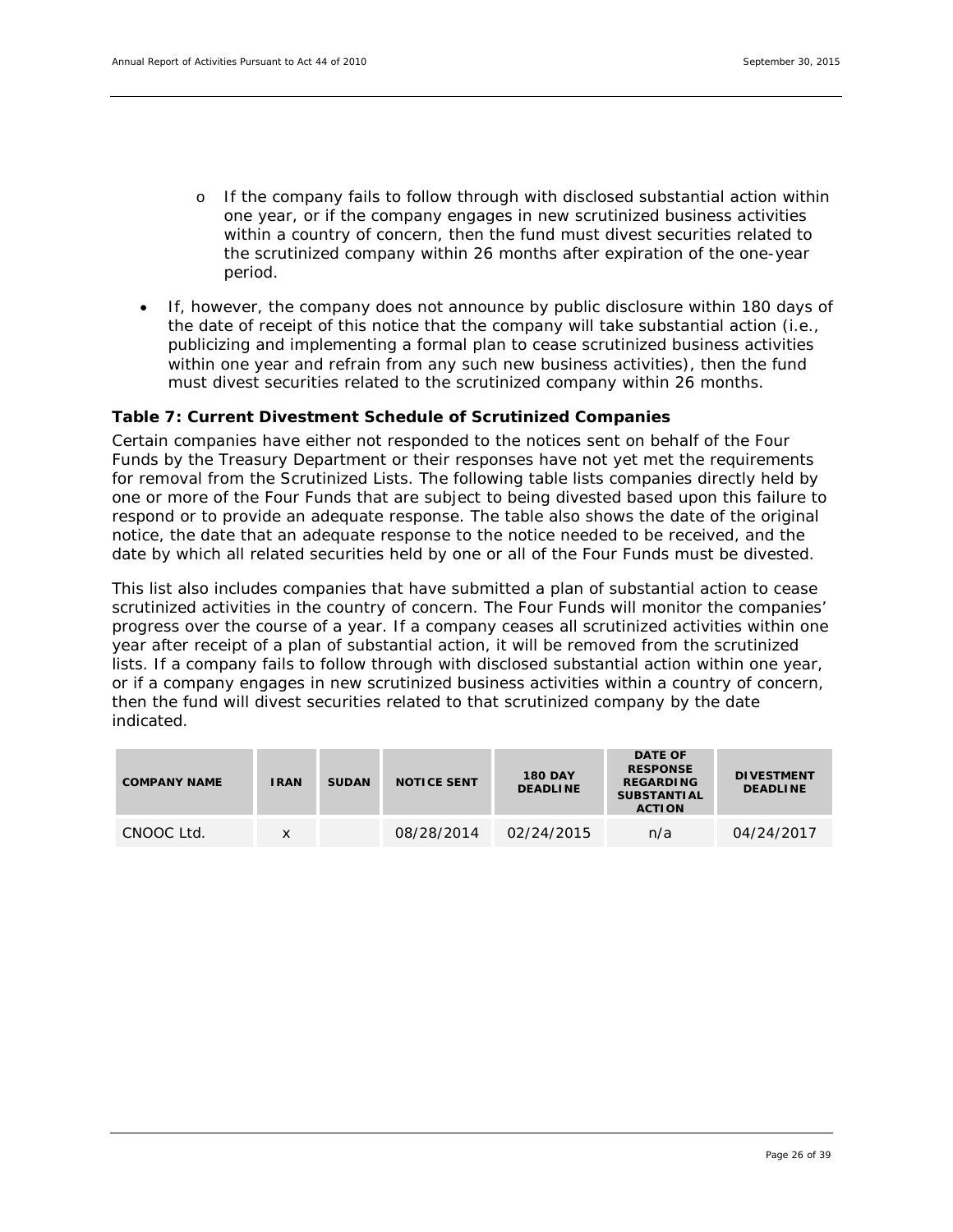## <span id="page-26-0"></span>**Investment Transactions Related to Scrutinized Companies**

Since October 2010, the Four Funds have advised their investment managers to make no new investments in the securities of any scrutinized company in order to comply with the Act's restrictions on new investments. The Act also requires the Four Funds to divest within 26 months their direct holdings in securities of companies that have not announced, by public disclosure, substantial action regarding cessation of their scrutinized activities within 180 days of notification. Act 44 directs the Four Funds to report all investments sold, redeemed, divested, or withdrawn in compliance with the Act.

The table below shows the name of each scrutinized company sold that failed to announce substantial action, and the net proceeds realized from those transactions, for the period between July 1, 2014 and June 30, 2015. It is important to note that the appearance of a scrutinized company on this table may signify only that one (or more) managers for one public fund chose to sell such securities. It does not mean that such public fund and/or another public fund does not continue to hold a position in any of the listed companies, for some of which the applicable divestment deadlines have yet to occur.

<span id="page-26-1"></span>

| Table 8: Investment Sales of Scrutinized Companies for the Period Ending June 30, |  |
|-----------------------------------------------------------------------------------|--|
| 2015                                                                              |  |

| <b>SCRUTINIZED COMPANY</b>              | <b>AMOUNT</b>   |
|-----------------------------------------|-----------------|
| CNOOC, Ltd.                             | \$10,683,880.73 |
| JX Holdings, Inc.                       | \$970,989.23    |
| KOC Holding A.S.                        | \$770,726.88    |
| Open Joint Stock Company Gazprom        | \$4,236,047.89  |
| Reliance Industries Limited             | \$191,663.73    |
| Royal Dutch Shell plc                   | \$2,894,686.94  |
| Tupras Turkiye Petrol Rafinerileri A.S. | \$2,609,323.31  |
| Total                                   | \$22,357,318.71 |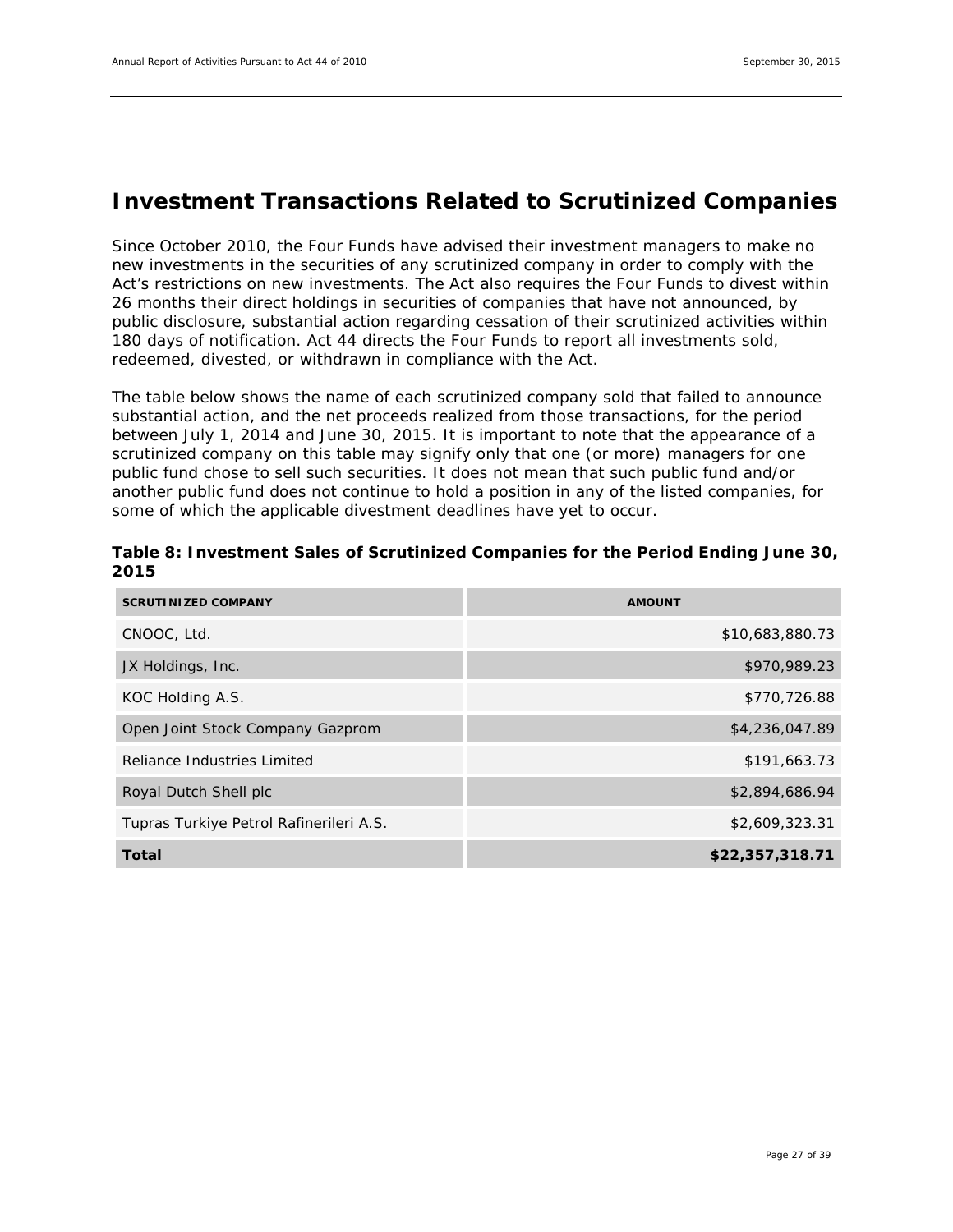## <span id="page-27-0"></span>**Cost of Investments**

In addition to the investments sold, redeemed, divested or withdrawn in compliance with its Section 4(c) (concerning divestment requirements), Act 44 also requires this report to disclose the "costs and expenses of such transfers and a determination of net gain or loss on account of such transactions incurred in compliance with the provisions of this act." The prior section of this report and Table 8 describe certain transactions the Four Funds conducted that involved companies with scrutinized activities

The Four Funds are provided the opportunity to make a claim for reimbursement for net losses, costs, and expenses incurred as a result of compliance with the Act. The Act directs the Secretary of Budget, in consultation with public funds, to establish annually a uniform method to be used to calculate gains and losses incurred as a result of compliance with the Act. The Four Funds then have until November 1 each year to submit a claim for reimbursement to the Secretary of the Budget.

The Secretary of the Budget has instructed the Four Funds to continue utilizing the methodology issued for the period ending June 30, 2011 in order to calculate gains and losses incurred as a result of compliance with the Act for the period ending June 30, 2015. Table 9 presents investment costs for the most recent fiscal year by category of expense. Table 10 presents investment costs from the most recent fiscal year by each fund, for which each will seek reimbursement from the general fund according to the methodology issued by the Secretary of the Budget.

A copy of the methodology issued by the Secretary of the Budget for the calculation of gains and losses as a result of compliance with Act 44 is presented in Appendix C of this report.

| <b>EXPENSE</b>             | <b>AMOUNT</b>  |
|----------------------------|----------------|
| <b>Consulting Services</b> | \$24,000.00    |
| Investment Losses (Gains)  | \$1,575,755.29 |
| Postage                    | \$20.25        |
| Salaries of Staff          | \$53,187.58    |
| Supplies                   | \$43.75        |
| Technology                 | \$588.00       |

#### <span id="page-27-1"></span>**Table 9: Costs and Losses (Gains) of Investments for the Period Ending June 30, 2015 by Category of Expense**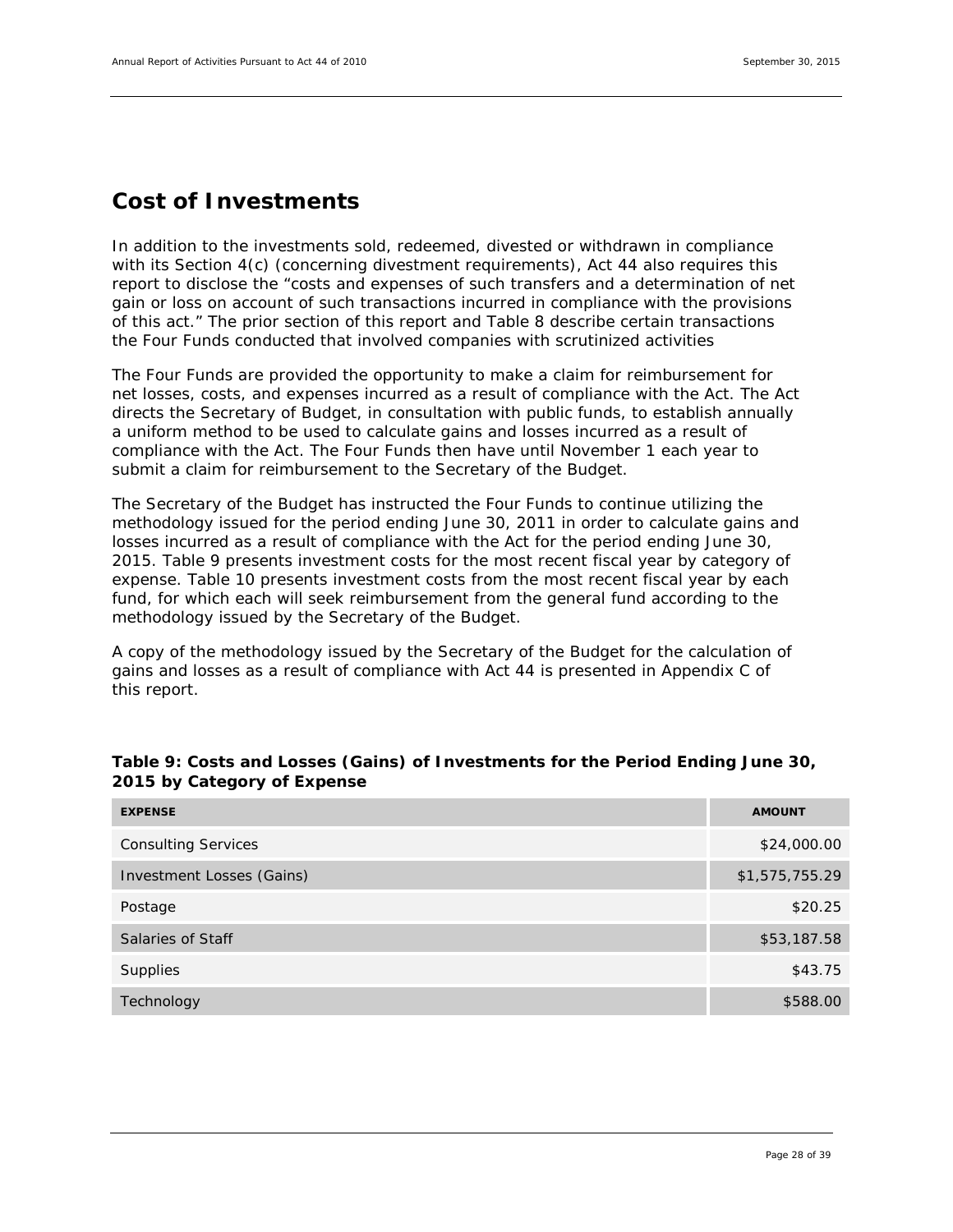| <b>EXPENSE</b>                                            | <b>AMOUNT</b>   |  |  |  |  |
|-----------------------------------------------------------|-----------------|--|--|--|--|
| <b>PMRS</b>                                               |                 |  |  |  |  |
| <b>Consulting Services</b>                                | \$6,000.00      |  |  |  |  |
| Investment Losses (Gains)                                 | \$0.00          |  |  |  |  |
| <b>Salaries of Staff</b>                                  | \$600.45        |  |  |  |  |
| PMRS Total Expenses Reimbursed by the General Fund        | \$6,600.45      |  |  |  |  |
| <b>PSERS</b>                                              |                 |  |  |  |  |
| <b>Consulting Services</b>                                | \$6,000.00      |  |  |  |  |
| <b>Investment Losses (Gains)</b>                          | (\$265, 219.49) |  |  |  |  |
| Salaries of Staff                                         | \$3,588.59      |  |  |  |  |
| PSERS Total Expenses Reimbursed by the General Fund*      | \$0.00          |  |  |  |  |
| <b>SERS</b>                                               |                 |  |  |  |  |
| <b>Consulting Services</b>                                | \$6,000.00      |  |  |  |  |
| Investment Losses (Gains)                                 | \$2,535,232.34  |  |  |  |  |
| Salaries of Staff                                         | \$2,225.67      |  |  |  |  |
| SERS Total Expenses Reimbursed by the General Fund        | \$2,543,458.01  |  |  |  |  |
| <b>Treasury</b>                                           |                 |  |  |  |  |
| <b>Consulting Services</b>                                | \$6,000.00      |  |  |  |  |
| <b>Investment Losses (Gains)</b>                          | (\$694, 257.56) |  |  |  |  |
| Postage                                                   | \$20.25         |  |  |  |  |
| Salaries of Staff                                         | \$46,772.87     |  |  |  |  |
| Supplies                                                  | \$43.75         |  |  |  |  |
| Technology                                                | \$588.00        |  |  |  |  |
| Treasury Total Expenses Reimbursed by the General Fund*   | \$0.00          |  |  |  |  |
| Four Funds' Total Expenses Reimbursed by the General Fund | \$2,550,058.46  |  |  |  |  |

### <span id="page-28-0"></span>**Table 10: Cost and Losses (Gains) of Investments for the Period Ending June 30, 2015 by Fund**

\* Since investment gains from transactions exceeded the administrative costs of compliance, Act 44 does not authorize reimbursement.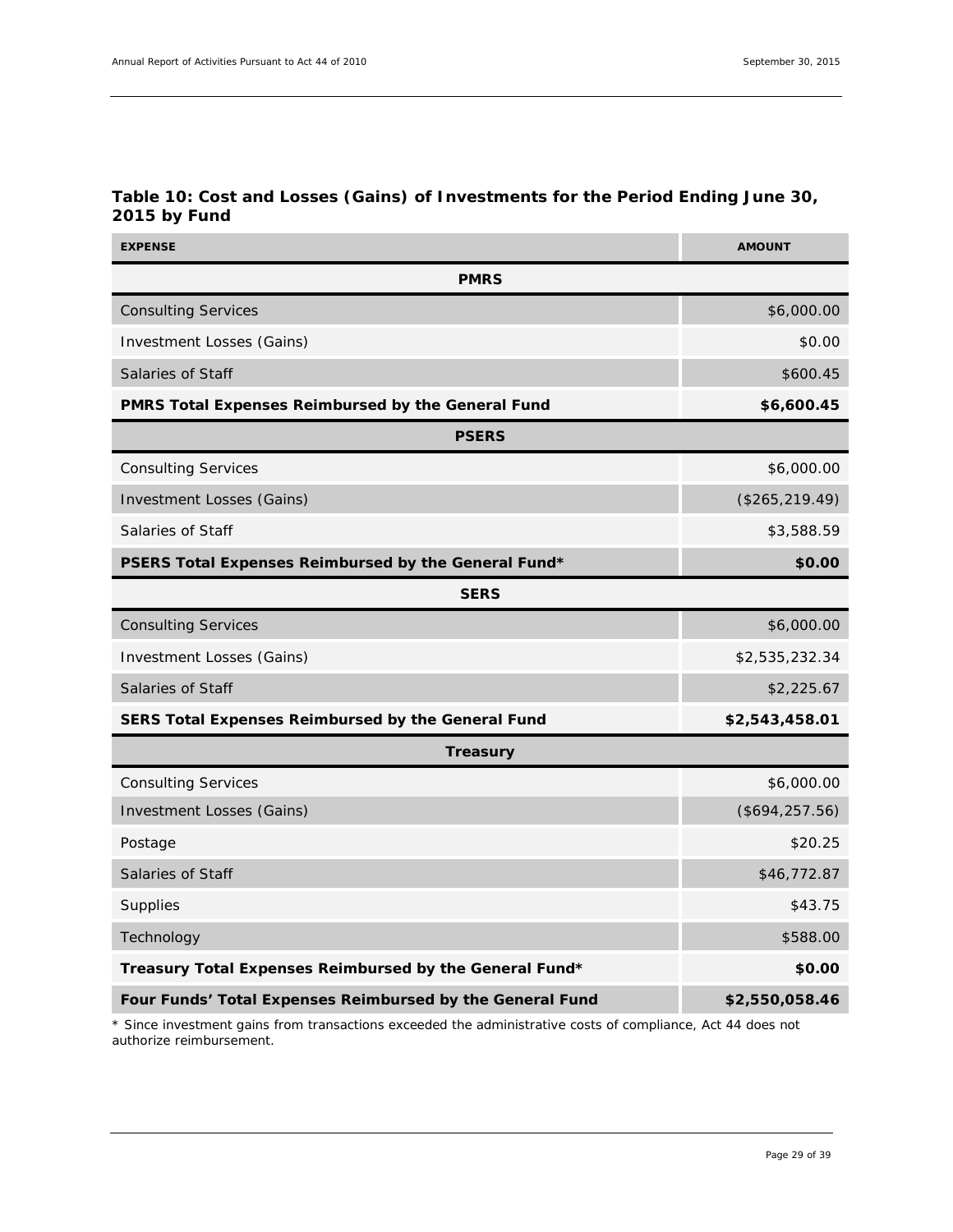# <span id="page-29-0"></span>**Conclusion**

This report has been prepared in accordance with the requirements contained in Act 44 of 2010. The information found in this report is derived from a variety of data sources. The Four Funds believe this information to be accurate at the time of publication. Any discrepancies discovered after the publication of this report will be addressed in subsequent reports.

Any questions about this report should be directed to:

Pennsylvania Treasury Department 101 Finance Building Harrisburg, PA 17120 717.772.1830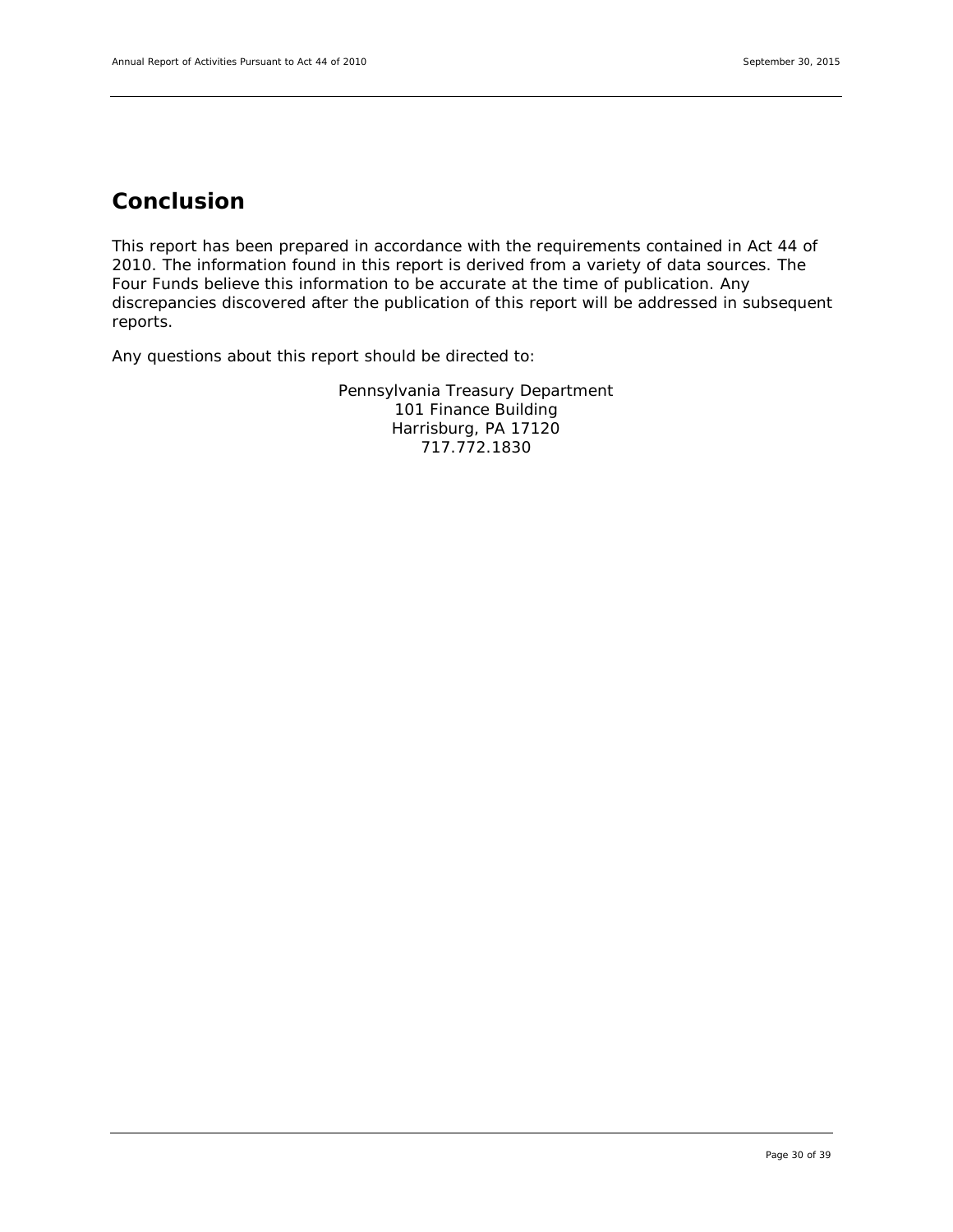# <span id="page-30-0"></span>**Appendix A: Letter Sent to U.S. Attorney General Eric Holder and Acknowledgement**



TREASURY DEPARTMENT COMMONWEALTH OF PENNSYLVANIA HARRISBURG, PA 17120

THE STATE TREASURER

July 28, 2010

Attorney General Eric H. Holder, Jr. U.S. Department of Justice 950 Pennsylvania Avenue, NW Washington, DC 20530-0001

Dear Attorney General Holder:

I write to you pursuant to the Protecting Pennsylvania's Investments Act (Act 44 of 2010, hereinafter cited as "Act 44"), a state divestment law that controls direct holdings by public funds in companies that have a prohibited association with the nations of Sudan or Iran. I am providing this report in accordance with Act 44 and with the Comprehensive Iran Sanctions Accountability and Divestment Act of 2010 (H.R. 2194, 111th Cong. Title II) § 202(e) and the Sudan Accountability and Divestment Act of 2007 (P.L. 110-174) §3.

Please accept this report from Pennsylvania Treasury, which is also acting on behalf of the other affected public funds that are required to provide you with a written report, namely the Pennsylvania State Employees' Retirement System, the Pennsylvania Public School Employees' Retirement System, and the Pennsylvania Municipal Retirement System. Each of these public funds has authorized me to act on its behalf in this regard.

The Pennsylvania Treasurer is statutorily designated as custodian of various funds deposited with the Commonwealth and is also authorized to invest on behalf of certain funds. Among the larger funds under the custody of the Treasurer is the Public School Employees' Retirement Fund, with assets currently of about \$46 billion, the State Employees' Retirement Fund, with assets currently of about \$25 billion, and the Pennsylvania Municipal Retirement Fund, with assets currently of about \$1.4 billion. The investments of each of these funds are managed and controlled by separate retirement boards that stand in a fiduciary relationship to their beneficiaries and are subject to a prudent investor standard of care.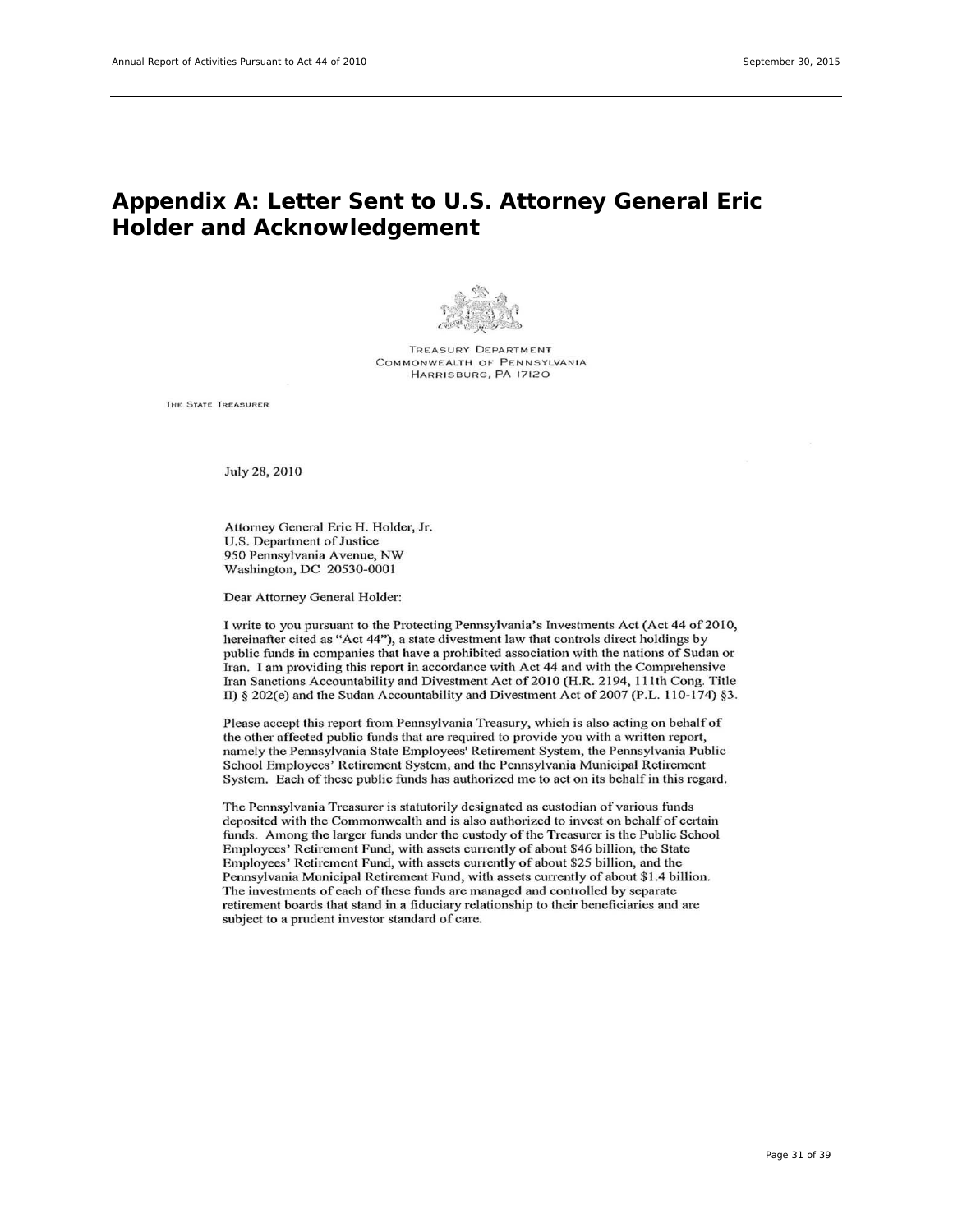Attorney General Eric H. Holder, Jr. Page Two July 28, 2010

Act 44 regulates and limits the Treasurer's and the pension boards' investment authority pertaining to investments in certain companies defined by the statute as "scrutinized" companies" based upon their involvement or association with Sudan and Iran. In particular, Act 44 directs the Treasurer, the pension boards, and other public funds, as follows:

- Within 90 days, identify all scrutinized companies having business activities with either Sudan or Iran in which public funds are invested;
- Following the initial 90 day period, develop lists of all such scrutinized companies in each country;
- Provide written notice to each company on the scrutinized company lists advising the business that its business activities have resulted in a determination that it may become subject to divestment;
- Within 180 days of receipt of such written notice, if the notified company makes a public announcement indicating the intention of the company to cease activities with either Sudan or Iran, determine whether to remove the company from the scrutinized company list and maintain its investment; however,
- Within 180 days of receipt of such written notice, if the company has not made any public announcement concerning its intention to cease activities with either Sudan or Iran, the public fund shall completely divest its investment in the company within 26 months following the 180 day period.

Act 44 mandates additional monitoring and reporting requirements applicable to each Commonwealth public fund custodian. In addition, Act 44 permits scrutinized investments to continue or be reinstated under specific circumstances related to each nation's status as a state sponsor of terrorism pursuant to the federal Foreign Relations Authorization Act of 1988 and 1989.

A complete copy of Act 44 is attached for your consideration. Please do not hesitate to get in touch with me if you have questions or if we can be of assistance.

Sincerely,

 $u$   $\mu$   $u^{\prime}$ 

Robert M. McCord **State Treasurer**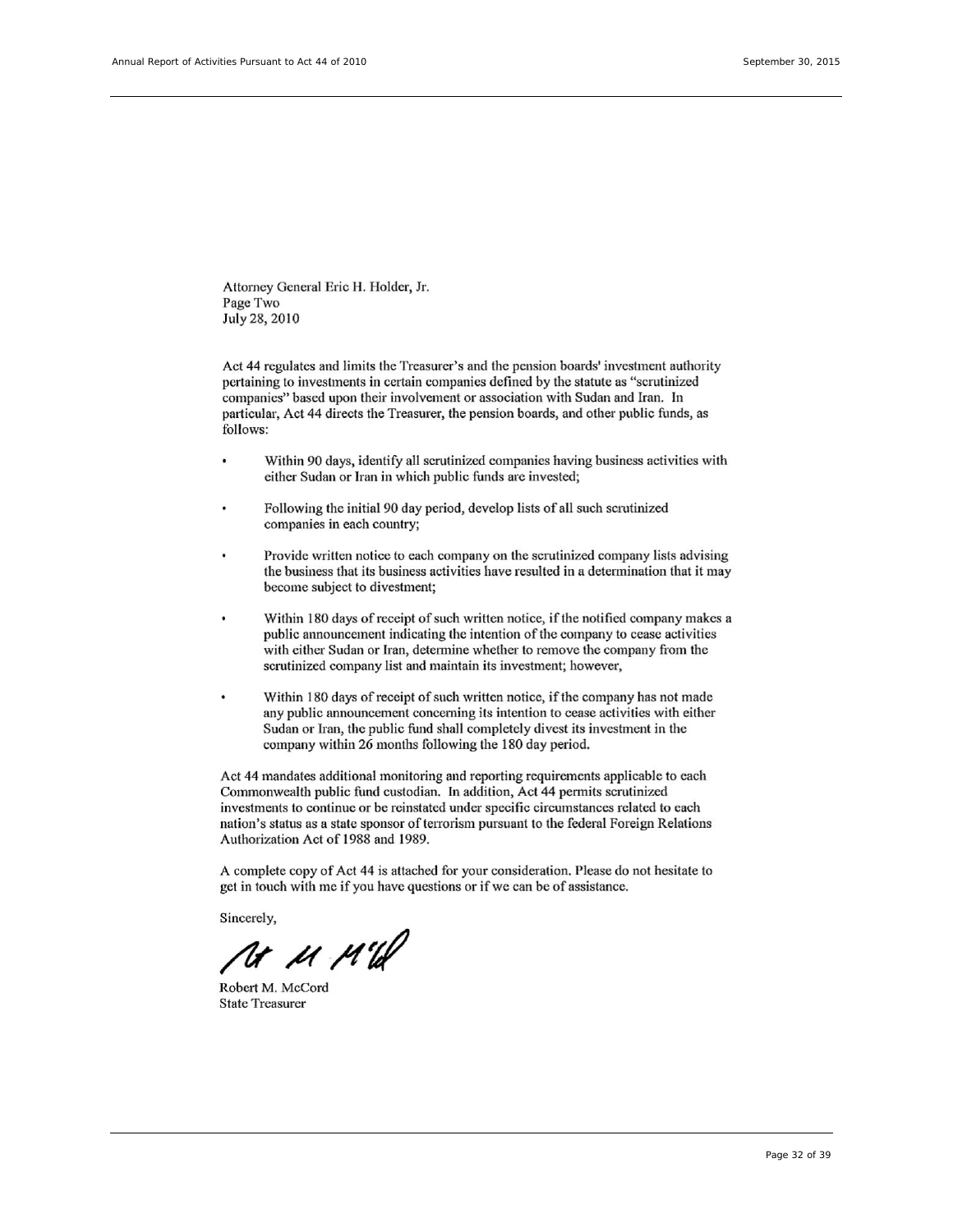$(202)$  514-3465 | AM 10: 24

http://www.usdoj.gov/oipl ≈00M129



#### **U.S. Department of Justice**

Office of Intergovernmental and Public Liaison

950 Pennsylvania Avenue, NW, Room 1629 Washington, DC 20530

August 9, 2010

Mr. Robert M. McCord State Treasurer **Treasury Department** Commonwealth of Pennsylvania 129 Finance Building Harrisburg, PA 17120

Dear Mr. McCord:

This is to acknowledge receipt of your letter to the Attorney General dated July 28, 2010 and the attached report on behalf of the Pennsylvania State Employees' Retirement System, the Pennsylvania Public School Employees Retirement System, and the Pennsylvania Municipal Retirement System. This report is in accordance with Act 44 and with the Comprehensive Iran Sanctions Accountability and Divestment Act of 2010 (H.R. 2194, 111th Cong. Title II) and the Sudan Accountability and Divestment Act of 2007 (P.L. 110-174) 3.

Thank you for the information. If our office can be of assistance to you on this or other matters involving the Department, please do not hesitate to contact us. For more information about the Department of Justice, please visit our web site at www.usdoj.gov.

Sim :derely, Portia L. Roberson Director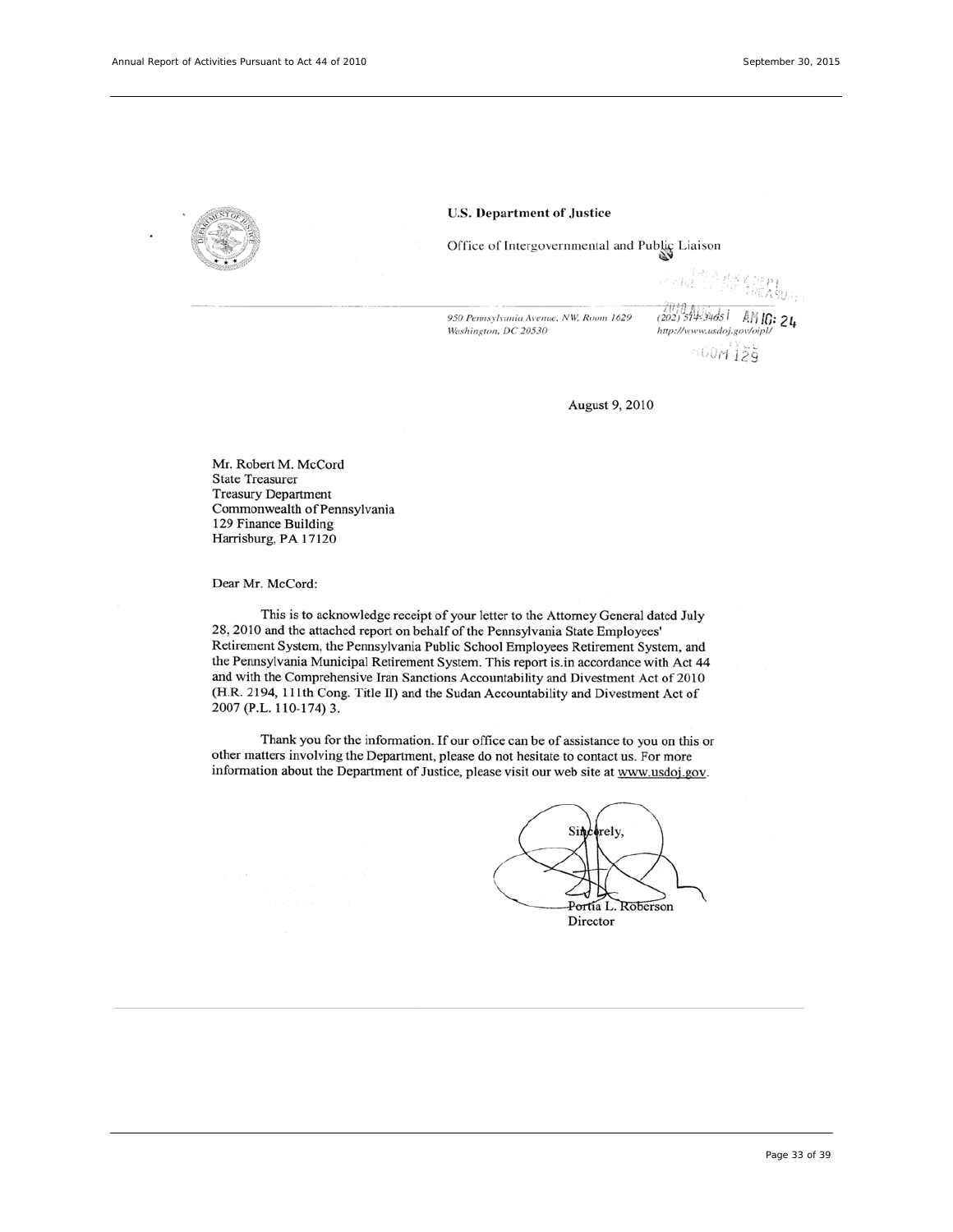# <span id="page-33-0"></span>**Appendix B: Letter Template for Scrutinized Companies**



*Month Date, Year*

*Company Representative Company Name Department Address Line*

Dear Sir or Madam,

The Commonwealth of Pennsylvania has enacted legislation (Act 44 of 2010) that requires the divestment of public funds from -- and prohibits the investment of public funds in -- companies with activities in Iran and/or Sudan that meet certain thresholds. The Pennsylvania Treasury Department is acting in conjunction with the state's other major public funds, specifically the Public School Employees' Retirement System, the State Employees' Retirement System, and the Pennsylvania Municipal Retirement System in implementing the requirements of Act 44. In the aggregate, these four public funds have combined assets of nearly \$100 billion.

Sustainalytics, an independent research firm assisting these four public funds in this effort, has developed a list of companies that satisfy the statutory definition of "scrutinized business activities" in Iran and/or Sudan. These scrutinized activities may be carried out through a subsidiary. According to research conducted by Sustainalytics:

- *Act 44 criteria met by involvement*
- *Description of involvement*

Pursuant to Act 44, we are sending this written notice to inform you of your company's status as a scrutinized company. Any securities of your company or its subsidiaries that are held by Pennsylvania's public funds may be subject to divestment in the absence of evidence that your company is no longer involved in the scrutinized activities identified by Sustainalytics. Additionally, Pennsylvania's public funds are prohibited from purchasing publicly traded securities in your company.

To avoid these consequences, your company must either cease scrutinized business activities in Iran or convert such operations to inactive business. If no appropriate action is taken within 180 days of receipt of this notice, your company will remain on the list of scrutinized companies with activities in Iran and be subject to divestment and/or prohibition of the acquisition of publicly traded securities in your company. The Pennsylvania public funds' scrutinized lists are updated quarterly. In addition, the funds are required to publicly disclose their findings in an annual report to the Governor, the Pennsylvania legislature, the public funds' boards, and the general public.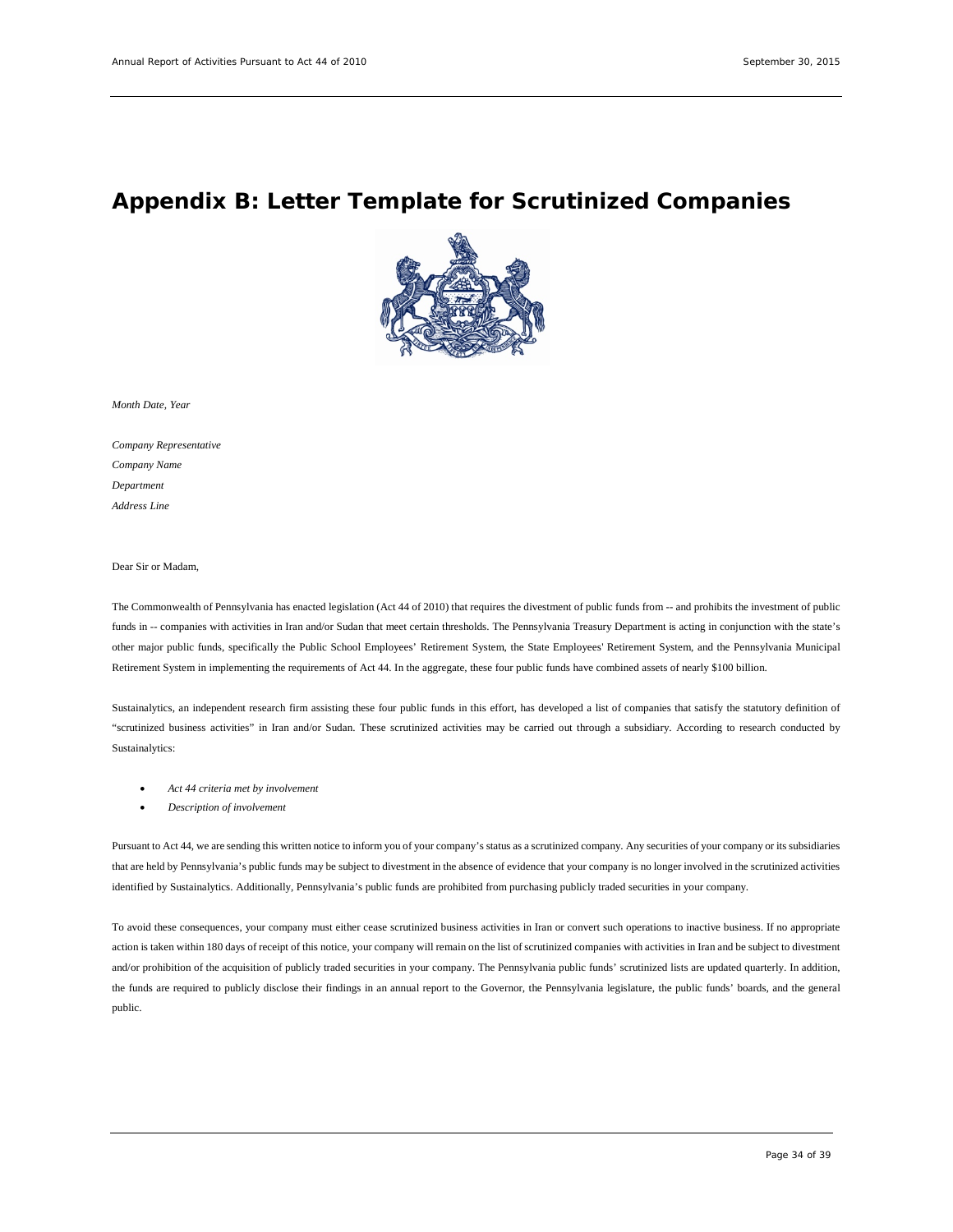Should your company wish to dispute the findings from Sustainalytics, please provide a written response explaining why your company's business activities do not meet the definition for scrutinized business activities provided in Act 44 to the Pennsylvania Treasury Department at your earliest convenience. In the event that you have any questions regarding the Act and the criteria used to develop the list of scrutinized companies, please refer to the legislation accompanying this letter.

For further information on Sustainalytics, please refer to its website[: www.sustainalytics.com](http://www.sustainalytics.com/) Please send all correspondence and any inquiries to:

Pennsylvania Treasury Department Lloyd Ebright 132B Finance Building Harrisburg, PA 17102 lebright@patreasury.gov

Thank you for your cooperation.

Sincerely,

Tinoky Werse

Timothy A. Reese Pennsylvania Treasurer

 $\sum_{\alpha\in\mathcal{C}}\epsilon$  $\geq l$ .

David Durbin Executive Director State Employees' Retirement System of Pennsylvania

Jean R. Gall

Glen R. Grell Executive Director Public School Employees' Retirement System of Pennsylvania

Jegha u Vangle

Stephen W. Vaughn **Secretary**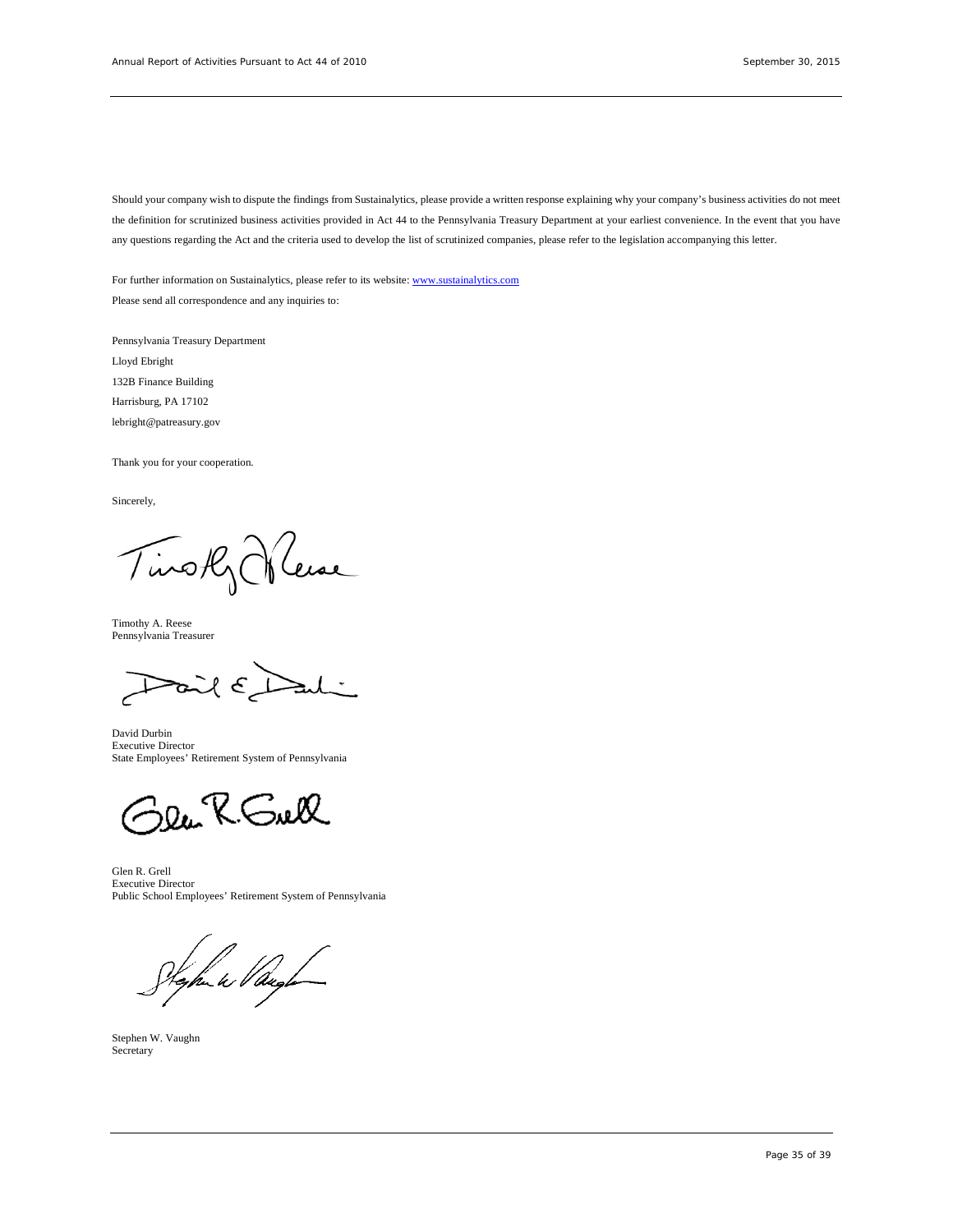Pennsylvania Municipal Retirement System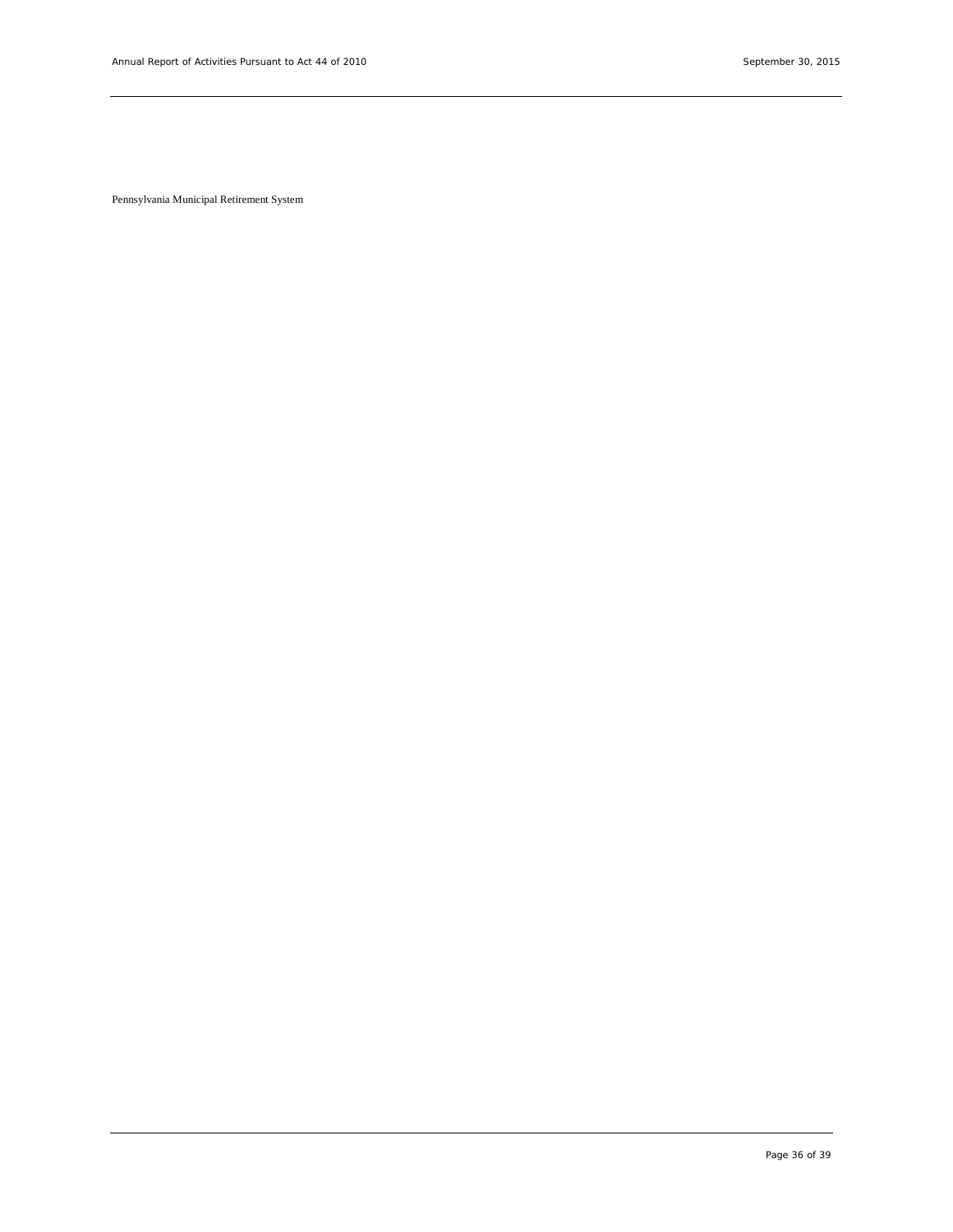# <span id="page-36-0"></span>**Appendix C: Reimbursement Methodology**

#### **Uniform Method for Determining Net Losses and Gains From Divestitures Required by the Act of July 2, 2010 (P.L. \_\_\_, No. 44) for the period July 1, 20\_\_ through June 30, 20\_\_**

Section 9(2) of the Act of July 2, 2010 (P.L. \_\_\_, No. 44) (Act 44 of 2010), 72 P.S. § 3837.9(2), requires the Secretary of the Budget to annually establish, in consultation with each of the public funds that are subject to Act 44 of 2010 (State Employees' Retirement Fund; Public School Employees' Retirement Fund; Pennsylvania Municipal Retirement Fund; any fund of which the State Treasurer is the custodian), a uniform method for determining each fund's net gains, net losses, costs, and expenses when the funds sell, redeem, divest, or withdraw from the funds' direct holdings in the securities of companies that are on the Scrutinized Companies with Activities in Iran List, or on the Scrutinized Companies with Activities in Sudan List.

Each fund subject to Act 44 of 2010 shall calculate its itemized budget request for reimbursement for the period July 1, 20\_\_ through June 30, 20\_\_ as follows:

● Each fund's actual realized net gain or net loss during the reporting period from any sale, redemption, divestiture, or withdrawal of each of the fund's direct holdings in the securities of companies that are on the Scrutinized Companies with Activities in Iran List, or are on the Scrutinized Companies with Activities in Sudan List, or both, during the 26 month divestiture period mandated by Section 4(c) of Act 44 of 2010 shall be calculated for each trade of such a company's securities by subtracting the fund's actual cost basis in the security from the price at which the fund sold, redeemed, divested, or withdrew from the security. The net gain or net loss of each trade shall be reported in chronological order from oldest to most recent trade on the form marked Attachment 1, "Actual Amount Realized on the Sale of Securities." The funds shall report the trades of each company in U.S. dollars, and shall group together each company's trades in alphabetical order.

In the event that a trade was not conducted in U.S. dollars and that the fund has not previously converted that trade into U.S. dollars, the fund must convert the amount of the trade from the currency in which the trade took place into U.S. dollars on the date of the trade. The fund shall first convert its actual costs basis in the security on the date(s) of purchase into U.S. dollars, shall next convert the price received on the date of sale into U.S. dollars, and shall then compute in U.S. dollars the net gain or net loss on the sale in the manner set out above.

If the securities of a company sold on a given date were acquired or purchased by the fund on different dates with different acquisition or purchase prices, the fund may average the original acquisition or purchase prices of that company's security sold on that given date, and then use that average as the fund's actual cost basis in the security to determine its net gain or net loss resulting from the trade of that security.

Each fund shall report on a form marked Attachment 2, "Actual Expenses Incurred Related to the Administration of Act 44," each transaction fee it directly incurred for each security trade reported on Attachment 1.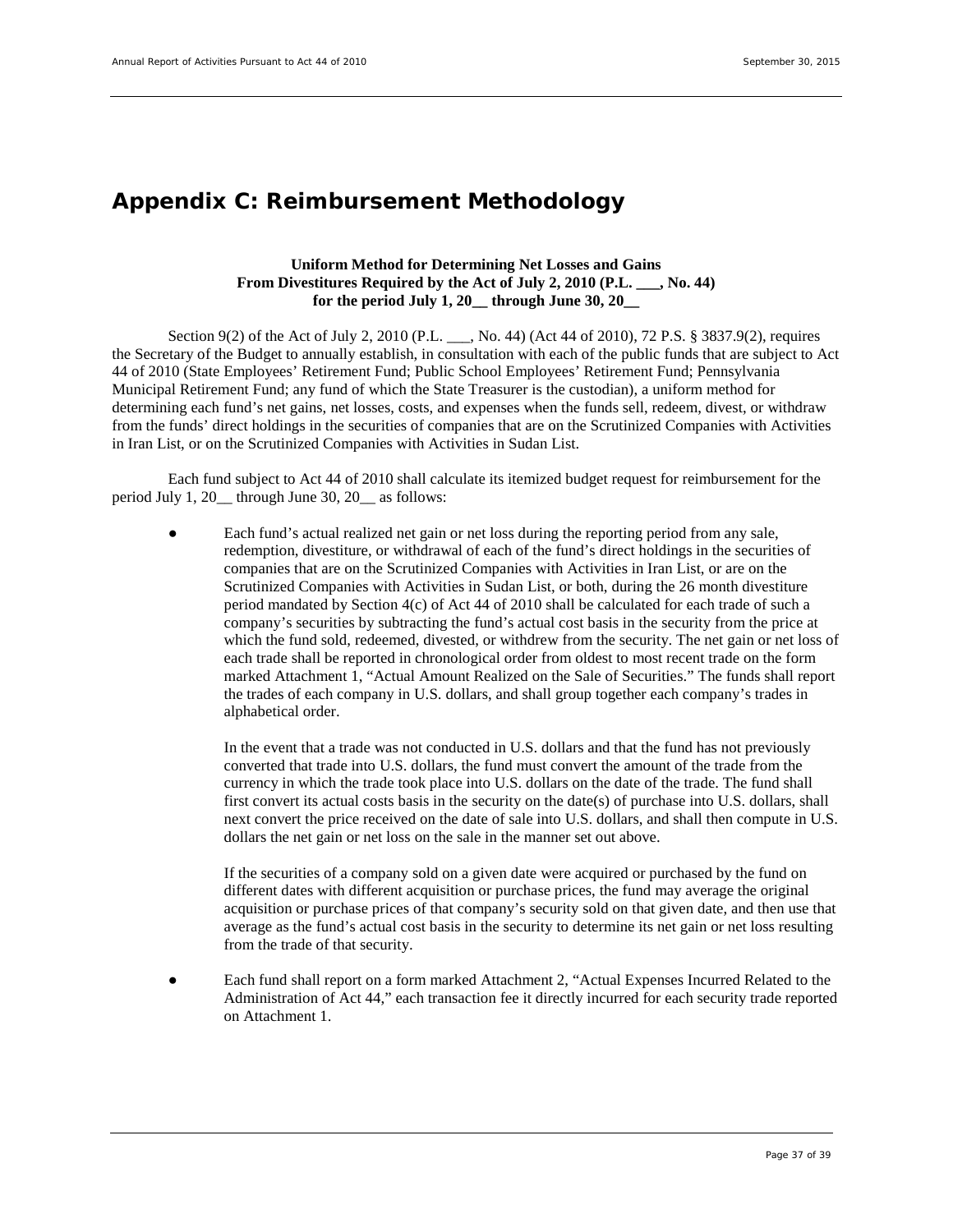- Each fund shall report on a form marked Attachment 2, "Actual Expenses Incurred Related to the Administration of Act 44," the personnel costs the fund directly incurred by each employee that performed duties and responsibilities connected to Act 44 of 2010 for the fund. The fund may report each employee's personnel cost either as a percentage of the gross salary paid to the employee, or by multiplying the number of hours or parts of hours that the employee worked to further the fund's duties and responsibilities under Act 44 of 2010 by the employee's hourly rate of pay.
- Each fund may report on a form marked Attachment 2, "Actual Expenses Incurred Related to the Administration of Act 44," the cost of postage, office supplies, and other similar office administration costs incurred by the fund to carry out its duties and responsibilities under Act 44 of 2010.
- Each fund shall report on a form marked Attachment 2, "Actual Expenses Incurred Related to the Administration of Act 44," the amounts paid by the fund to consultants and other third parties retained by the fund to assist the fund: in identifying companies that must be placed on the Scrutinized Companies with Activities in Iran List, or on the Scrutinized Companies with Activities in Sudan List; with monitoring the business activities of companies on the Scrutinized Companies with Activities in Iran List, or on the Scrutinized Companies with Activities in Sudan List; and, in determining when a company must be removed from the Scrutinized Companies with Activities in Iran List, or the Scrutinized Companies with Activities in Sudan List. The fund shall report the name of the consultant or other third party, and shall report the amount paid to the company or their party during the reporting period per invoice issued by the company or third party to the fund. In the event that payments were not made to a consultant or third party in U.S. dollars and that the fund has not previously converted that payments into U.S. dollars, the fund must convert the amount of each payment from the currency in which the trade took place into U.S. dollars on the date of each payment.

The amount of each fund's itemized budget request for reimbursement under Act 44 of 2010 for the period July 1, 20\_\_ through June 30, 20\_\_ submitted by each fund to the Office of the Budget by November 1, 20\_\_ for transmission to the General Assembly shall be the total amount of the fund's actual losses plus the fund's costs and expenses for the reporting period offset by any actual gains experienced by the fund.